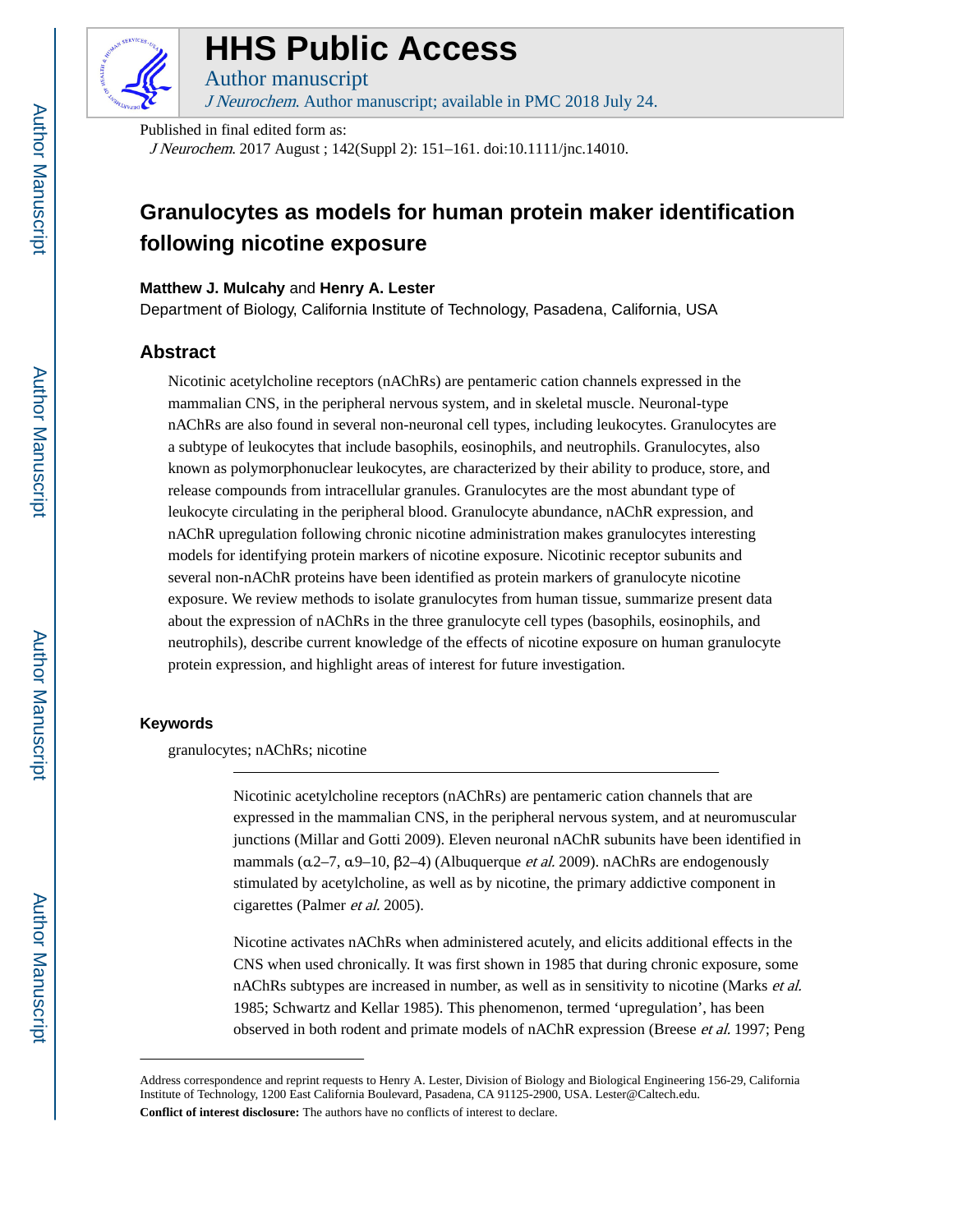et al. 1997; Perry et al. 1999; Marks et al. 2011; Alsharari et al. 2015). The degree of receptor upregulation following chronic nicotine exposure displays selectivity with regard to brain region and to nAChR subtype. Upregulation takes place posttranslationally, because nicotine has been shown to serve as a pharmacological chaperone for nascent nAChRs (Henderson and Lester 2015). Several groups are pursing the hypothesis that nAChR upregulation is both necessary and sufficient to explain the early stages of nicotine dependence (days to weeks). Therefore, nAChR upregulation has the potential to become a mechanistically revealing biomarker for chronic nicotine exposure. The study of neuronal nAChRs in human brain tissue is not practical for clinical use, leading to the desire for more readily available tissue in which to identify markers of nicotine exposure.

In addition to being expressed in the mammalian CNS, 'neuronal' nAChRs are also found in peripheral blood cells, including leukocytes. This raises the possibility that biomarkers for chronic nicotine exposure could be found in blood. Granulocytes, also known as polymorphonuclear leukocytes (PMNs), are distinguished from other white blood cells by the presence of intracellular granules as well as by variable nuclear morphologies. There are three types of granulocytes: basophils, eosinophils, and neutrophils (Geering et al. 2013).

Each type of granulocyte has a distinct set of functions in the immune system. The granules of basophils and eosinophils produce cytokines, small proteins that are involved in the coordination of immune and allergic responses. Eosinophils also produce reactive oxygen species in response to immune challenges (Blanchet *et al.* 2007; Geering *et al.* 2013). Neutrophils attack bacteria and other microorganisms by phagocytosis and/or by the release of toxic effector molecules contained in intracellular granules (Boxio et al. 2004). The majority of circulating granulocytes are neutrophils, representing 50–70% of total leukocytes in blood (Rodak and Carr 2016). As a result of the abundance of neutrophils in PMN/granulocyte populations, the terms PMN, granulocyte, and neutrophil are often used interchangeably in the literature. To avoid confusion, this review uses the term granulocyte to refer to total granulocytes.

The expression of nAChRs has also been observed in other leukocytes, including lymphocytes, macrophages, and mast cells (Fujii and Kawashima 2001; Fujii et al. 2008; Kageyama-Yahara et al. 2008; Kindt et al. 2008; Yamamoto et al. 2014). However, granulocytes display several attributes that make them advantageous models for identifying protein markers of human nicotine exposure. As mentioned above, granulocytes, in particular the highly abundant neutrophil, vastly outnumber other leukocytes such as lymphocytes in peripheral blood (Benhammou et al. 2000; Rodak and Carr 2016). Millions of human granulocytes can be isolated from peripheral blood using typical blood draw volumes (Lebargy et al. 1996). In addition, while neutrophil number is increased in smokers versus non-smokers, mononuclear leukocytes (e.g. lymphocytes) do not increase in number (van Eeden and Hogg 2000; Sorensen et al. 2004).

Identification of nicotine exposure protein markers in humans is of interest because such markers could serve several goals including: the assessment of compliance with smoking cessation therapy; the comparison of effects of different tobacco products; the comparison of nicotine use in different populations of smokers; and the correlation of nicotine use with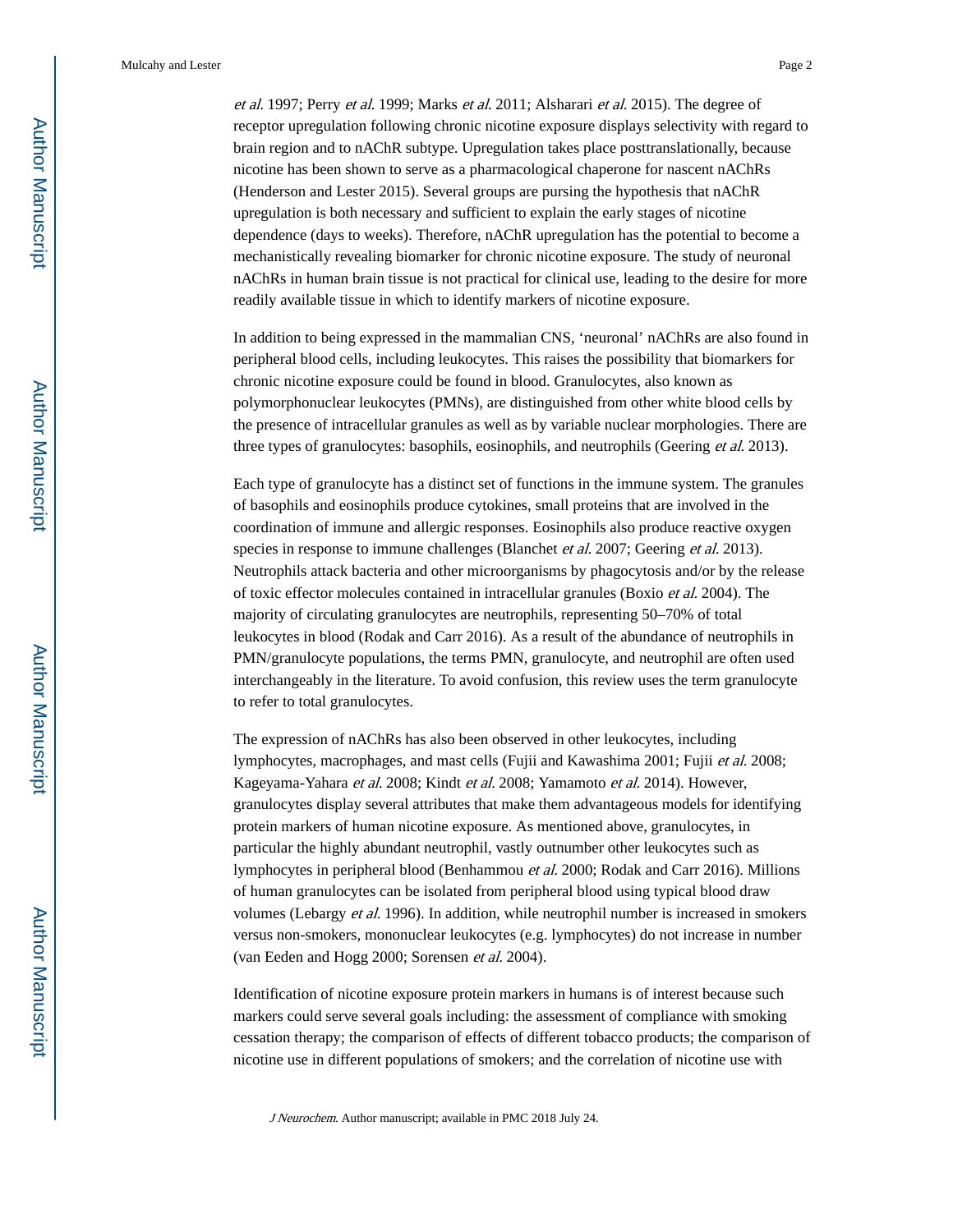varying degrees of addiction. These markers could also aid in understanding responses to different active molecules and flavorings in cigarettes (e.g. menthol).

#### **Granulocyte isolation**

Murine granulocytes can be isolated from several tissues including bone marrow, kidney, spleen, peripheral blood, and peritoneal fluid (Williams et al. 1977; Boxio et al. 2004; Coquery et al. 2012; Swamydas et al. 2015; Safronova et al. 2016). Isolating neutrophils from bone marrow or the peritoneal cavity after challenge with a pro-inflammatory compound is a common method used in mouse studies (Devi et al. 1995; Boxio et al. 2004; Tanaka et al. 2004; Safronova et al. 2016). It should be stressed that the source tissue of the neutrophil, the stage of cell development, and the source species may influence the observed responses to nicotine administration. Several signaling pathways have been reported to differ between the granulocytes of mice and humans (Geering et al. 2013).

While many informative granulocyte studies have been conducted in rodents, this review primarily focuses on work using granulocytes isolated from human peripheral blood to maximize biological and medical relevance of protein markers for smoking. Cabanis *et al.* (1994) reviews several methods for isolating granulocytes from human peripheral blood, with varying degrees of purity. All of these methods involve gradient or differential centrifugation to separate granulocytes from other leukocytes and a hemolysis step to remove erythrocytes. Many of the granulocyte studies included in this review utilize a variation of these methods (Lebargy et al. 1996; Benhammou et al. 2000; Iho et al. 2003; Cormier et al. 2004). Isolating murine neutrophils from peripheral blood in a similar fashion is possible, but is more difficult because of limited blood volume (Devi et al. 1995; Swamydas et al. 2015).

As a result of their lower cell number in human peripheral blood, the isolation of basophils and eosinophils is more complicated than the isolation of neutrophils. The isolation of basophils and eosinophils from total granulocyte preparations can be achieved by positive or negative selection of cell populations using basophil, eosinophil, and neutrophil specific protein markers. To isolate eosinophils, total granulocytes are isolated as described above and incubated with beads conjugated with anti-CD16 antibodies. Targeting CD16, a protein expressed on neutrophils, removes neutrophils from the total granulocyte preparation (Blanchet et al. 2007; Watson et al. 2014). To isolate both basophils and eosinophils, cell populations can be selected for being CD45 and FcεR1-positive cells (basophils), and for being CD45-positive, CD16-negative cells (eosinophils) (Watson et al. 2014).

#### **Expression of nAChRs in granulocytes**

Neuronal nAChRs and nAChR subunits serve as biomarkers for chronic nicotine exposure in the CNS of both rodents and humans (Breese et al. 1997; Perry et al. 1999; Marks et al. 2011; Alsharari et al. 2015). This leads to the possibility that nAChRs in granulocytes could serve more conveniently as a biomarker of nicotine exposure in humans. To evaluate this possibility, it is important to know which nAChR subtypes are expressed in granulocytes, and if they upregulate in response to nicotine exposure.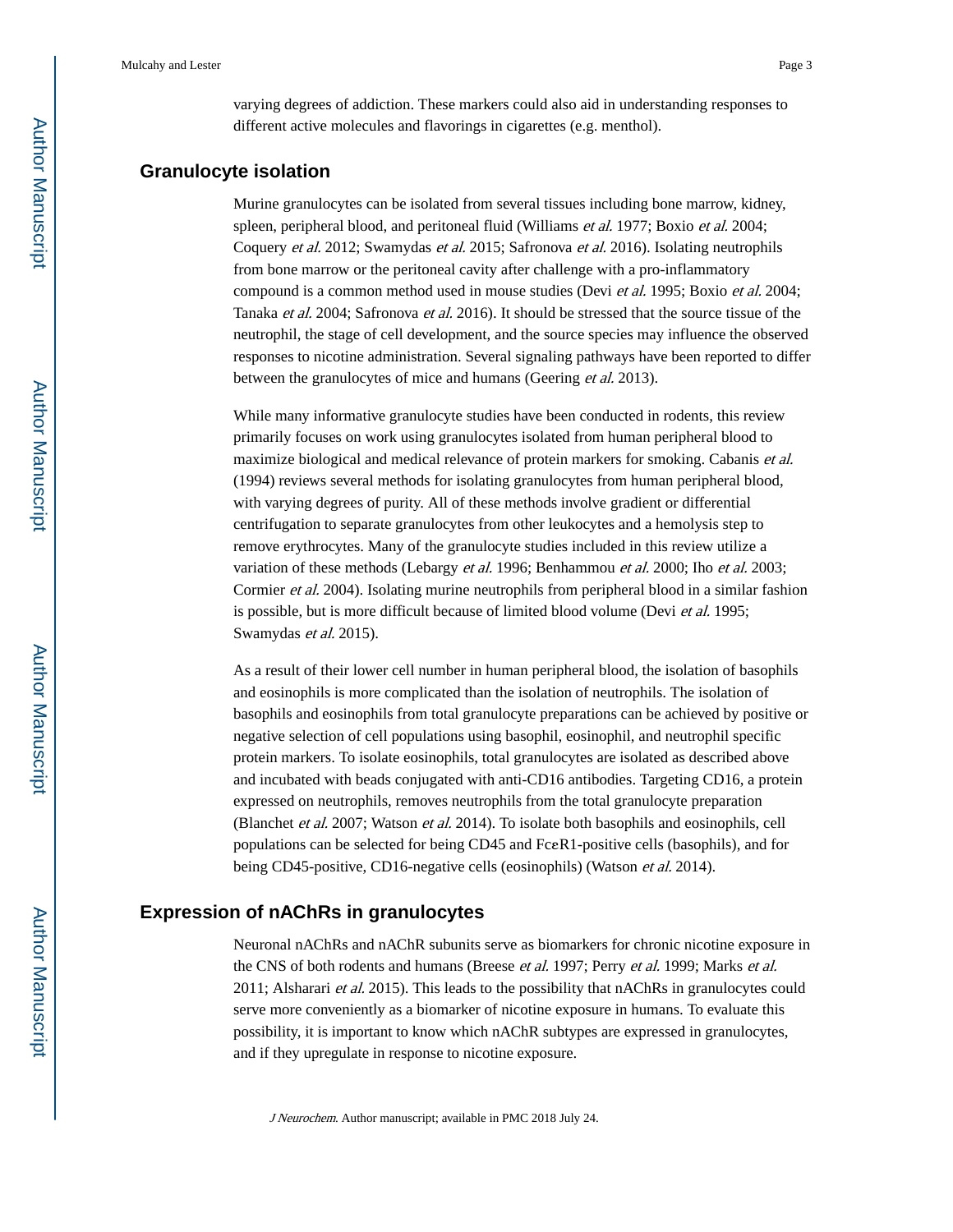The expression of nAChR in granulocytes has been investigated in both rodents and humans. Because the data for nAChR expression in human granulocytes are less complete, several rodent studies are discussed that provide preliminary information to guide investigations of human granulocyte nAChR expression.

For a comprehensive understanding of nAChRs in granulocytes, the expression of nAChRs can be investigated on the transcript (mRNA), the protein (nAChR subunit), and intact receptor levels. RT-PCR analysis of granulocytes isolated from human peripheral blood identified the mRNA transcripts for nAChR subunits  $α3$ ,  $α4$ ,  $α7$ ,  $β2$  and  $β4$  (Benhammou *et* al. 2000). Shown in Table 1, transcripts for all neuronal nicotinic receptor subunits have been identified in rodent granulocytes (Safronova et al. 2016).

Expression of  $\alpha$ 3,  $\alpha$ 4,  $\alpha$ 7,  $\beta$ 2, and  $\beta$ 4 nAChR subunits in human granulocytes has been confirmed using western blotting (Benhammou et al. 2000). Querying the assembly of subunits into dimers using co-immunoprecipitation further detected robust α3β4 dimer formation and lower levels of α4β2 formation (Benhammou et al. 2000).

Radioligand binding assays are a technique used to investigate ligand interactions with assembled intact nAChRs. High-affinity  $[{}^{3}H]$ -nicotine binding was observed on granulocytes isolated from non-smokers (Hoss et al. 1986; Lebargy et al. 1996; Benhammou et al. 2000). A second class of very high-affinity nicotine binding sites was only observed in granulocytes isolated from smokers (Lebargy *et al.* 1996; Benhammou *et al.* 2000). Similarly,  $[^{3}H]$ epibatidine binding sites have been reported in human granulocytes isolated from smokers (Cormier et al. 2004). Epibatidine binding has been characterized in the mammalian CNS to represent primarily binding to the α4β2 subtype receptor, though epibatidine may also bind to  $\alpha$ 3β2,  $\alpha$ 3β4, and  $\alpha$ 7-nAChRs with different kinetics (Whiteaker *et al.* 2000). These radioligand binding studies were all normalized to either purified granulocyte protein or granulocyte cell number, accounting for any changes in total granulocyte count in response to chronic nicotine. While demonstrated levels of nicotine binding in granulocyte preparations are lower than that observed in the mouse whole brain and the human cortex, they are comparable to levels observed in several human and rodent brain studies investigating quantitative changes in nAChRs in response to nicotine exposure (Marks & Collins 1982; Breese et al. 1997). The α7-nAChR subtype was detected in both murine and human granulocytes as determined by binding of α-bungarotoxin (α-bgtx), which is generally considered a selective antagonist for α7-nAChRs (Table 1) (Cormier et al. 2004; Safronova et al. 2016). Data generated by Safronova et al. (2016) provide insight into the nAChR subtypes that are represented in murine granulocytes by assaying the sensitivity of granulocyte substrate adhesion to α-cobratoxin, α-conotoxin MII and α-conotoxin PnIA exposure. Like α-bgtx, α-cobratoxin is an antagonist of α7-nAChRs, while α-conotoxin MII is an antagonist of α3β2 and α3α6β2-nAChRs and α-conotoxin PnIA is an antagonist of α3β2-nAChRs. Their work suggests possible expression of α3β2 and α3α6β2-nAChRs in murine granulocytes, though a comparably elegant study has not yet been performed using human cells. The presence of α3β2-nAChRs in human, non-smoker granulocytes has been suggested previously based on the observation that the relatively high amount of nicotine required to elicit interleukin 8 (IL-8) induction surpassed the nicotine concentration required to activate  $α4β2-nAChRs$  (Iho *et al.* 2003). Taken together, the expression of  $α3$ ,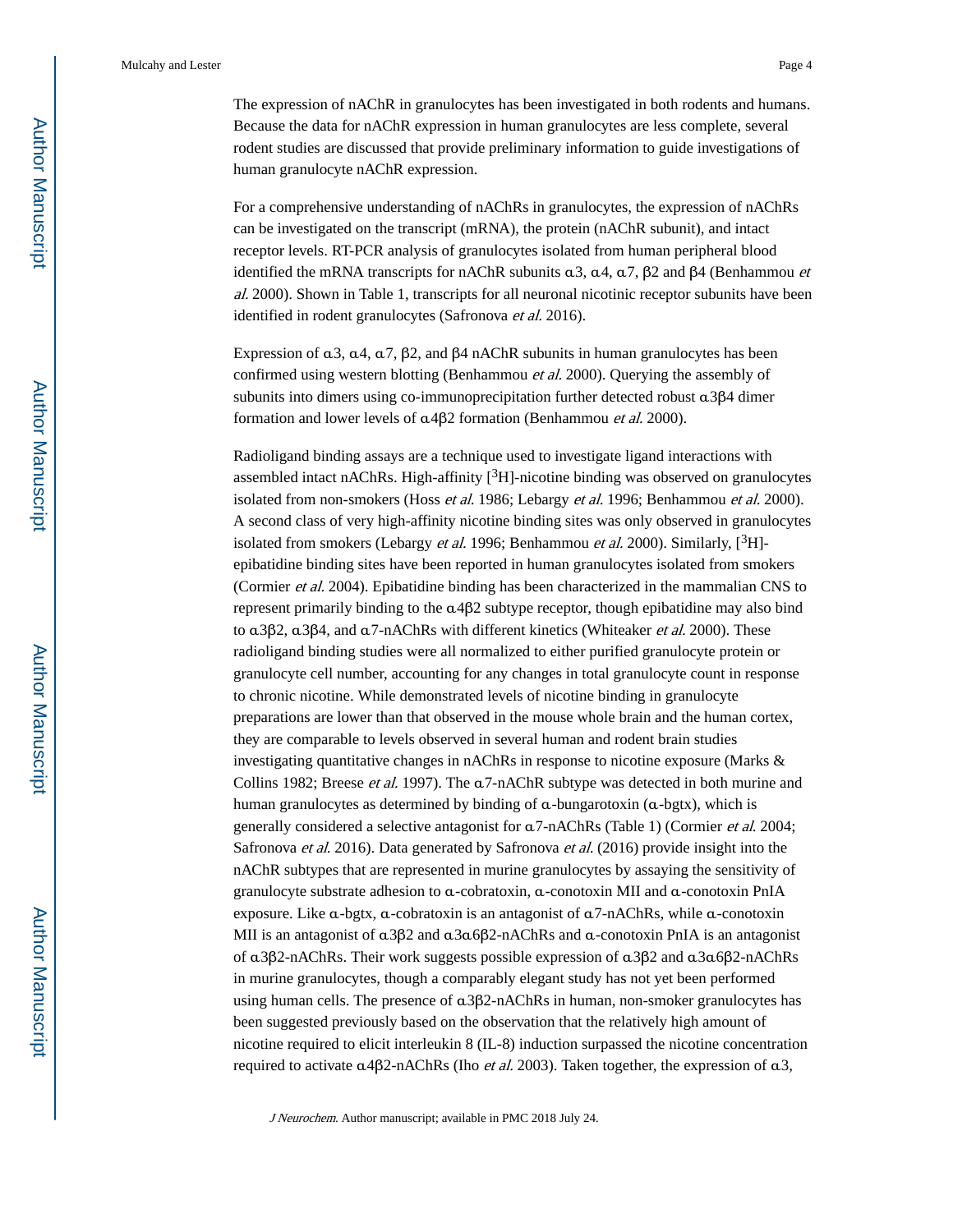α4, α7, β2, and β4 nAChR subunits has been confirmed in human granulocytes. In addition, experimental data reveal that these expressed receptor subunits assemble into intact α7 nAChRs capable of binding known nAChR antagonists, as well as into presumptive α4β2, α3β2, α3α6β2, and/or α3β4-nAChRs (Table 1).

The study of nAChR expression has been more limited in basophils and eosinophils than in the total granulocyte population. Basophils isolated from allergic patients express α4 subunit containing nAChRs (α4\* nAChRs) and α7-nAChRs, confirmed by flow cytometry data. Immunoreactivity was demonstrated using an antibody reactive with  $a1$ ,  $a3$ , and  $a5$ , though more work is required to learn which of the three subunits are expressed in human basophils (Watson *et al.* 2014). Expression of  $\alpha$ 3,  $\alpha$ 4 and  $\alpha$ 7 subunit transcripts and protein in human eosinophils has been reported using a combination of RT-PCR, ELISA, and immunohistochemistry (Blanchet et al. 2007).

Expression of α7-nAChRs in human leukocytes may be confounded by the presence of CHRFAM7A, a partially duplicated gene for the α7 nAChR subunit (reviewed by Costantini et al. 2015a). The protein product of CHRFAM7A, dupα7, has been identified in lymphocytes, but not yet in granulocytes (Villiger et al. 2002; Benfante et al. 2011). However, it is possible that dupα7 is expressed in granulocytes but at currently undetectable levels. The expression of this gene, and its regulatory effect on α7-nAChRs, is still being explored. Importantly, CHRFAM7A is expressed only in humans; thus its possible involvement with α7-nAChR functions or with nAChR-independent functions, in response to nicotine exposure will not be represented in rodent studies (de Lucas-Cerrillo et al. 2011; Costantini et al. 2015a,b; Sinkus et al. 2015).

#### **nAChRs as peripheral protein markers of nicotine usage**

Reported studies suggest that nAChRs themselves can be peripheral protein markers for human nicotine exposure. An increase in high-affinity  $[3H]$ -nicotine binding has been shown in granulocytes isolated from smokers versus non-smokers (Table 2) (Lebargy et al. 1996; Benhammou et al. 2000). In concordance with  $[3H]$ -nicotine binding, Cormier et al. (2004) also noted an increase in the number of  $\binom{3}{1}$ -epibatidine binding sites on the granulocytes isolated from smokers (Table 2). Granulocytes do express  $\alpha$ 3,  $\alpha$ 4, and β2 nAChR subunits, all of which can form nAChRs that upregulate in response to chronic nicotine in the CNS (Henderson and Lester 2015). These nicotinic receptor subtypes and their constituent subunits expressed in granulocytes are prime candidates to be protein markers of human nicotine exposure.

Of particular interest is the potential to use β2 subunit levels as a biomarker for nicotine exposure. In general, nAChRs containing β2 subunits (β2\* nAChRs) upregulate in the mammalian CNS in response to chronic nicotine administration (Marks *et al.* 2011; Alsharari *et al.* 2015). In the human CNS,  $\beta$ 2<sup>\*</sup> nAChRs have been shown to up-regulate in some brain regions of smokers compared to non-smokers (Staley et al. 2006; Brody et al. 2013). Expression of  $\beta$ 2 transcripts and subunits have both been confirmed in human granulocytes (Benhammou et al. 2000). In addition to α4β2-nAChRs, several studies suggest that α3β2-nAChRs are expressed, though co-immunoprecipitation investigations for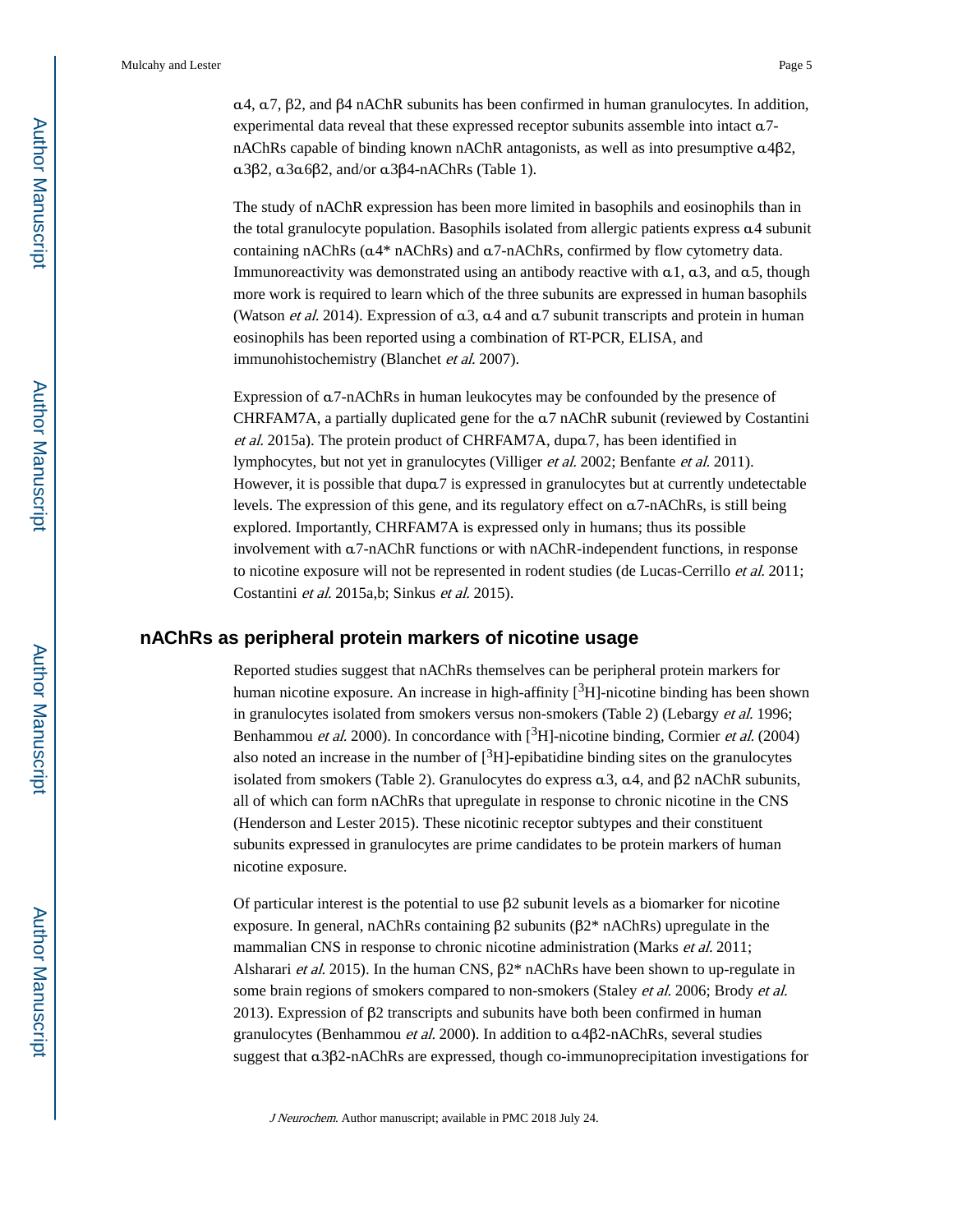α3 and β2 have not yet been reported in human granulocytes. Evidence of cytisine-resistant epibatidine binding and  $\alpha$ -conotoxin MII affinity, both of which are attributed to  $\alpha$ 3 $\beta$ 2nAChRs, has not yet been reported in granulocytes (Marks et al. 2000; Whiteaker et al. 2000). Together, these studies suggest that β2\* nAChRs are possibly associated with the observed nicotine and epibatidine binding. Additional work is required to confirm which specific β2<sup>\*</sup> nAChRs subtypes are expressed in granulocytes and which subtypes may upregulate in response to nicotine.

While α7-nAChR expression has been identified in granulocytes, α-bgtx binding does not increase in cells isolated from smokers compared to non-smokers (Cormier et al. 2004). It is possible that α7 nAChR subunits upregulate in granulocytes without assembling into receptors, but this possibility has not yet been investigated.

[<sup>3</sup>H]-nicotine binding levels observed in granulocytes isolated from ex-smokers have been observed to remain increased for up to 8 months after smoking cessation (Lebargy et al. 1996). In the same study it was also observed that nicotine binding in granulocytes of exsmokers finally decreased toward non-smoker levels after smoking cessation for > 12 months. This differs from observations in the human CNS, where the duration of nicotineinduced nAChR upregulation subsides in postmortem brain tissue from ex-smokers after 2 months (Breese et al. 1997).

Circulating, mature granulocytes live for hours to days in the blood, suggesting that the persistent increase in  $\binom{3}{1}$ -nicotine binding levels is not principally occurring as a result of granulocyte exposure to nicotine in the blood (Simon and Kim 2010; Kolaczkowska and Kubes 2013; Tak et al. 2013). Several studies have demonstrated that nicotine has an effect on granulocyte precursor cells. Granulocyte precursors are known as myeloblasts, which in turn arise from hematopoietic stem cells in the bone marrow (Summers *et al.* 2010). A model of human myeloblasts is the promyeloblast cell line HL-60, which can differentiate into granulocyte-like cells (Villiger et al. 2002; Xu et al. 2008). HL-60 cells have demonstrated α7 and dupα7 expression as well as altered non-nAChR protein expression and altered function in response to nicotine treatment (Armstrong et al. 1996; Villiger et al. 2002; Xu et al. 2008). The expression of  $α1–7$ ,  $α9–10$ , and  $β1–β4$  subunit transcripts, as well as the expression of  $α3$ ,  $α4$ ,  $α7$ , and  $β4$  subunits, has been demonstrated in human stem cell models of hematopoietic tissue development (Serobyan et al. 2007). In addition, murine hematopoietic stem cells have been demonstrated to express α7 subunit transcripts and bind α-bungarotoxin, suggesting the presence of intact α7-nAChRs (Chang et al. 2010). The prolonged upregulation of nAChRs observed in mature circulating granulocytes may therefore be not only from exposure to nicotine during their short life span in circulating blood, but also from exposure during one or more earlier stages in granulocyte development as myeloblasts or hematopoietic stem cells. Hematopoietic stem cells have life spans greater than 10 months, which is consistent with the 8 month increase in  $[3H]$ -nicotine post-smoking cessation in ex-smokers (Sieburg et al. 2011).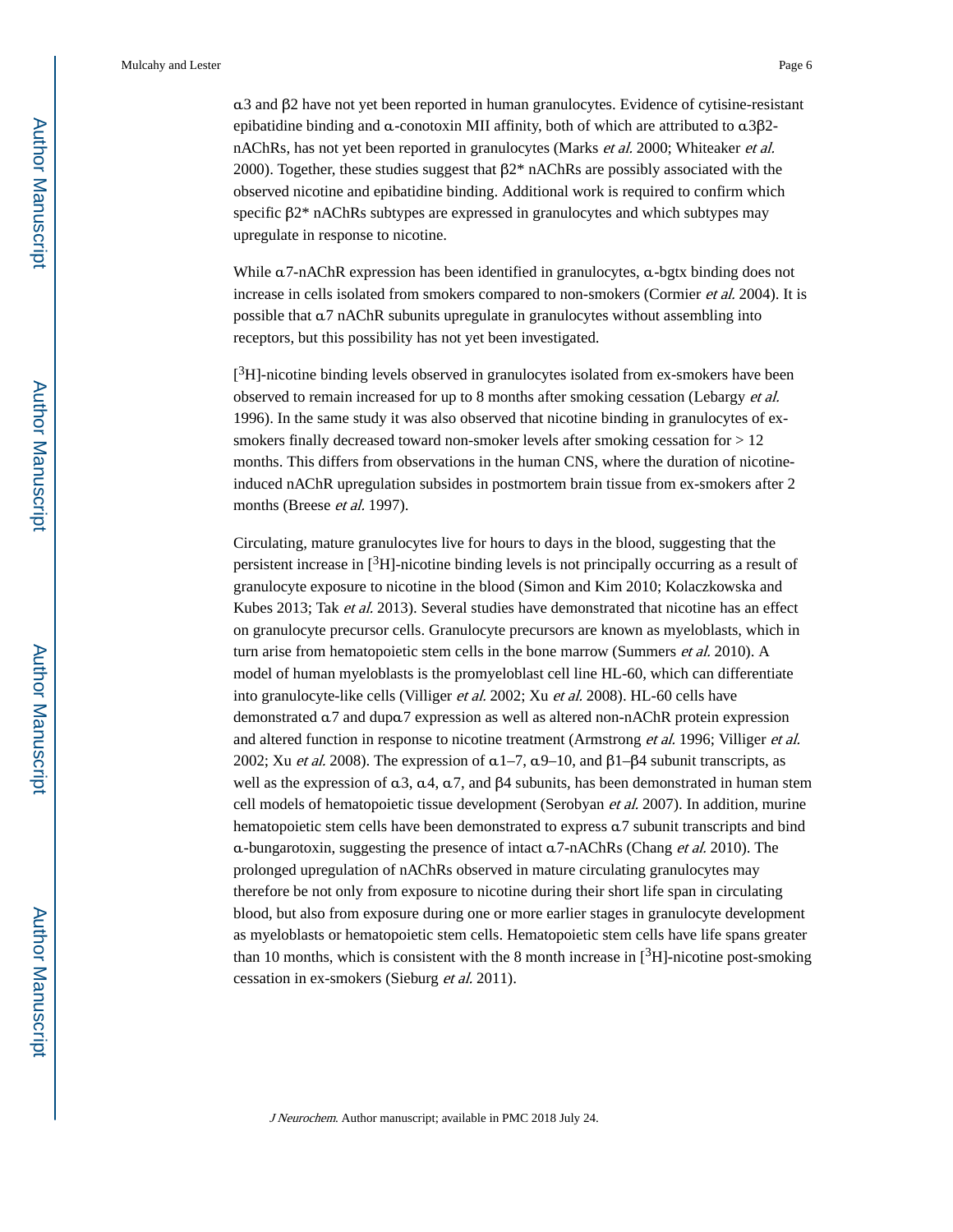#### **Non-nAChR peripheral protein markers**

Non-nAChR proteins may also be useful as markers for nicotine exposure in granulocytes. In addition to nAChR upregulation, several non-nAChR proteins have been reported to have altered expression levels in granulocytes exposed to nicotine (Table 3). Depending on the technique used, changes in protein expression can be observed either on the surface of the cell or in the total cell. A key distinction among the studies reporting changes in non-nAChR protein expression is the nicotine exposure model used. The majority of studies use one of two models. The first is to isolate granulocytes from non-smoking subjects and to expose them to nicotine. The second strategy is to isolate and compare granulocytes from smokers with non-smokers. Table 3 highlights non-nAChR peripheral protein markers identified using these two experimental approaches.

The identification of non-nAChR protein markers of nicotine exposure in human granulocytes is potentially important since nicotine use affects immune function, as comprehensively reviewed elsewhere (Palmer et al. 2005; Kawashima et al. 2012; Olofsson et al. 2012; Martelli et al. 2014). Neutrophils, the principal granulocyte population, act through a repertoire of reactive oxygen and nitrogen-generating processes collectively known as respiratory burst (reviewed by Palmer et al. 2005). Microorganisms are killed by these reactive species. Proteins involved with cellular recruitment from the bone marrow, or neutrophil adhesion, have also been associated with neutrophil immune function (Iho *et al.*) 2003). Several of the protein markers highlighted in Table 3 reported to have altered expression in response to nicotine are involved with these processes and may be associated with the changes seen in immune function following nicotine use.

Potential non-nAChR protein markers of nicotine exposure identified in human granulocytes include: IL-8, L-selectin (CD62L), lymphocyte function-associated antigen 1 (LFA-1), macrophage-1 antigen (MAC-1), matrix metallopeptidase 9 (MMP-9), myeloperoxidase (MPO), nuclear factor κ-light-chain-enhancer of activated B cells inhibitor alpha (IκBα), and nuclear factor κ-light-chain-enhancer of activated B cells inhibitor beta (IκBβ).

Expression of CD62L is a prime example of responses that can differ among experimental nicotine exposure models. Three groups have reported investigations of the expression of CD62L in response to nicotine, using two different methodologies. Speer et al. (2002) observed a decrease in CD62L levels, using granulocytes isolated from non-smokers, and exposed ex vivo to nicotine. van Eeden and Hogg (2000) however noted an increase in CD62L in smokers when comparing granulocytes isolated from smokers versus nonsmokers. Ryder et al. (1998) similarly compared CD62L in granulocytes from smokers versus non-smokers, though with a smaller cohort than van Eeden and Hogg, and observed a decrease in smokers (Table 3). Because granulocytes from the van Eeden & Hogg and Ryder et al., studies were exposed chronically in vivo to nicotine and to other cigarette smoke components, observed changes in protein expression compared to non-smokers may be especially informative.

Similarly, various effects have also been reported for LFA-1 and MAC-1 protein expression in granulocytes depending on the experimental model of nicotine exposure. LFA-1 and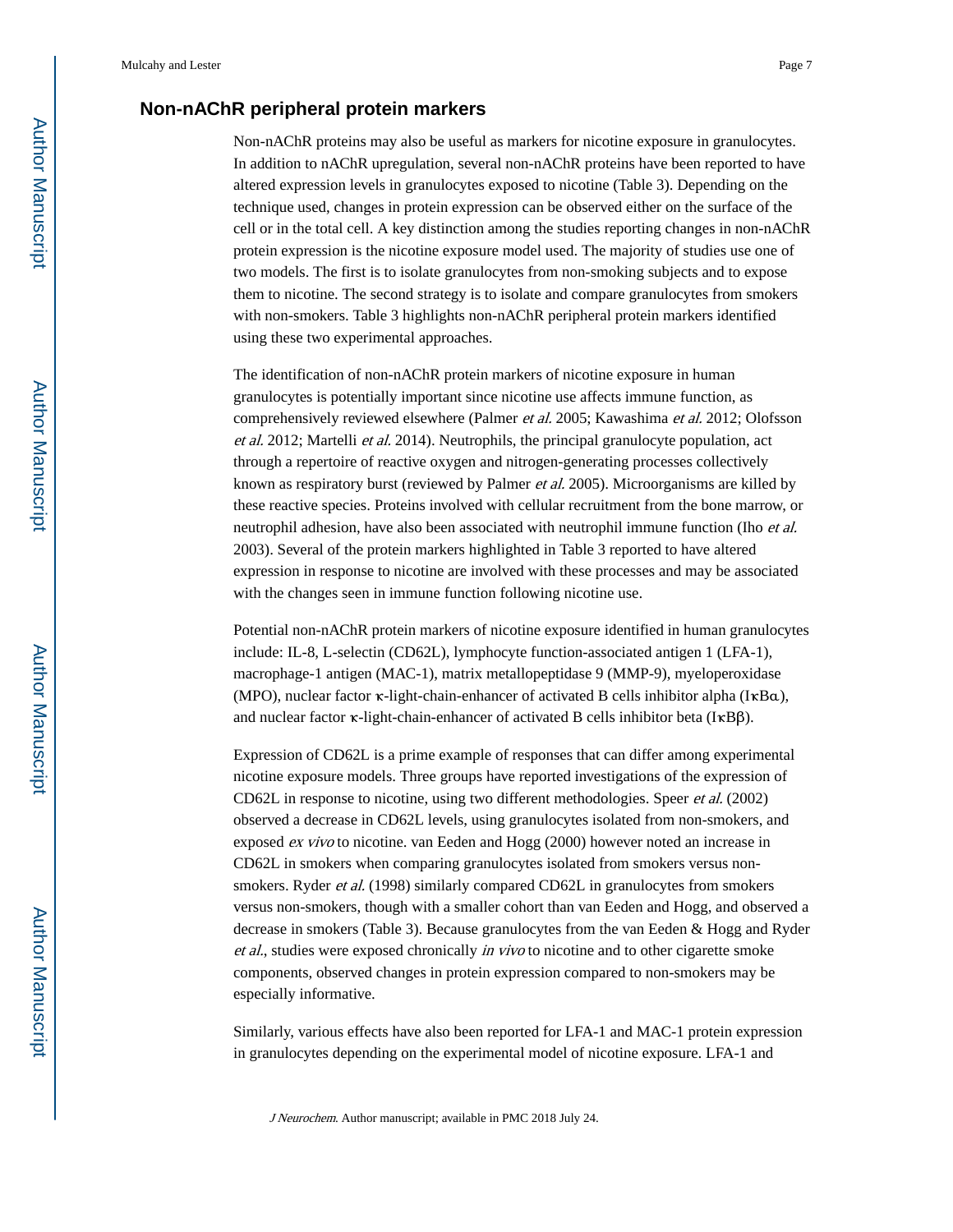MAC-1 are both integrins involved in cell adhesion. One study reported no observable differences between LFA-1 protein expression in granulocytes of smokers versus nonsmokers (Ryder *et al.* 1998). A second study using non-smoker granulocytes that were exposed ex vivo to nicotine demonstrated a decrease in LFA-1 protein expression (Speer et al. 2002). The effect of ex vivo nicotine on MAC-1 protein expression in granulocytes of non-smokers was investigated by two groups, both of which observed a decrease in expression in response to nicotine (Speer *et al.* 2002; Vukelic *et al.* 2013). Comparing MAC-1 protein expression in smokers versus non-smokers, however, did not demonstrate a change in expression following chronic cigarette smoke exposure (van Eeden and Hogg 2000).

IL-8 administration increases the number of granulocytes exiting the bone marrow into the circulation; and IL-8 protein expression increased when granulocytes from non-smokers were exposed to nicotine *ex vivo* (Iho *et al.* 2003). I $\kappa$ Bα and I $\kappa$ Bβ are inhibitors of NF- $\kappa$ B, a transcription factor that regulates the IL-8 gene. Both inhibitors show decreased protein expression in response to nicotine exposure *ex vivo* in granulocytes isolated from nonsmokers (Iho et al. 2003). Comparing smokers and non-smokers, van Eeden and Hogg 2000 observed an increase in MPO expression on the surface of granulocytes using flow cytometry. MPO is an enzyme involved in production of the reactive species that are involved with neutrophil respiratory burst (van Eeden and Hogg 2000). These four nonnAChR proteins all exhibit roles in neutrophil function and may serve as protein markers of nicotine exposure.

Several non-nAChR proteins have been highlighted as possible protein markers of nicotine exposure in granulocytes. Differences among the reported effects of nicotine or tobacco exposure on expression of several of these identified proteins may be attributed to differences between the models of nicotine exposure used, differences in cohort characteristics and size, and/or differences in analytical technique. We note that most studies used analytical techniques that investigated cell surface and not total cellular expression. Further analysis is required to validate these protein markers for different models of nicotine exposure. Additional work is also required to expand the current list of possible non-nAChR protein markers.

Several studies using isolated basophils and eosinophils have also highlighted changes in non-nAChR protein expression in response to non-nicotine cholinergic drugs that may also be markers of nicotine use. Dimethylphenylpiperazinium and di-ethylphenylhomopiperazinium are two experimental cholinergic agonists with anti-inflammatory properties (Watson et al. 2014). Activation of nAChRs following dimethylphenylpiperazinium exposure decreases MMP-9 protein expression in eosinophils stimulated with 5-oxo-eicosatetraenoic acid. Matrix metallopeptidases such as MMP-9 are involved with extracellular matrix remodeling and have been implicated with chronic obstructive pulmonary disease (COPD) as well as asthma (Blanchet et al. 2007; Grzela et al. 2016). CD203c, a marker for basophil activation, exhibited decreased levels in basophils isolated from peripheral blood of subjects with allergies (Table 3). Di-ethylphenylhomopiperazinium acts on both nicotinic and muscarinic acetylcholine receptors; the decrease in CD203c expression was ablated with hexamethonium, a non-selective nicotinic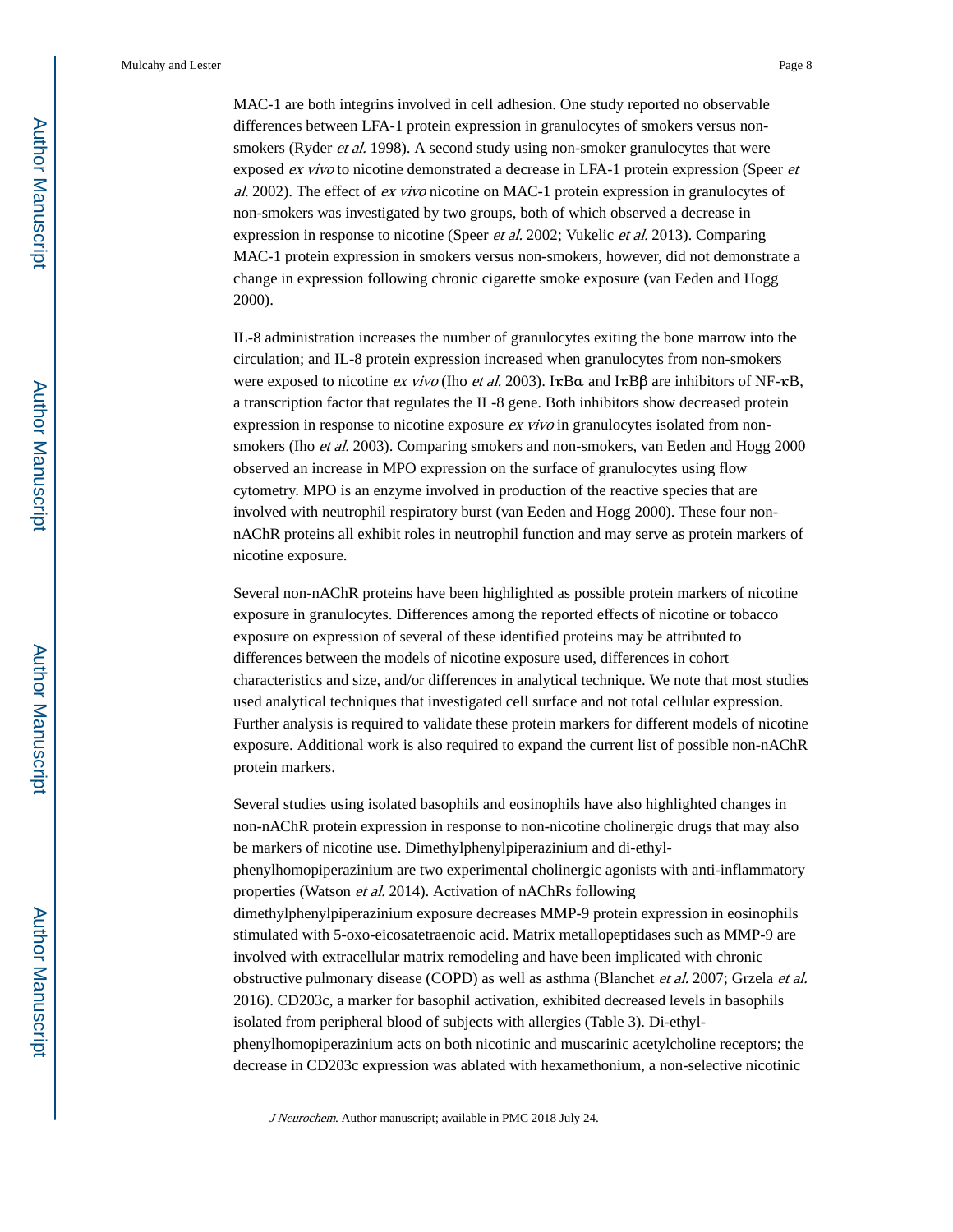antagonist, and with  $\alpha$ -bgtx. This nicotinic antagonist-sensitive decrease suggests that a decrease in allergen-induced basophil activation is due in part due to nAChR activation (Watson et al. 2014). In summary, despite the currently limited information about protein changes in human basophils and eosinophils in response to nicotine exposure, protein markers do change when other nicotinic agonists stimulate nAChRs in human basophils and eosinophils.

#### **Tools for identifying granulocyte biomarkers**

The study of nicotine/tobacco usage requires the identification of protein biomarkers that can objectively facilitate the monitoring of nicotine exposure. Since humans are genetically diverse and demonstrate diverse nicotine/tobacco use behaviors, identifying multiple biomarkers may be useful to monitor nicotine/tobacco exposure for different populations, different tobacco products and different delivery systems. Ideally, to establish the utility of biomarkers, potential markers should be identified using multiple methods in well characterized large sample sizes. Changes in nicotine/tobacco exposed groups could be correlated or associated with certain changes observed only in specific subpopulations of individuals. These subpopulations may include for example individuals with challenged immune systems, or individuals intentionally or unintentionally (i.e. secondhand smoke) exposed to nicotine.

By pursuing unbiased methods, such as protein identification using mass spectrometry, we can better understand what total changes in protein expression are occurring in response to nicotine and the method of administration (e.g. cigarettes vs. electronic cigarettes). There are also non-nicotine substances in tobacco products that may be biologically active that could effect protein expression (Rabinoff et al. 2007; Ahijevych and Garrett 2010; Talhout et al. 2011; Wickham 2015; van de Nobelen *et al.* 2016). Like nicotine, the levels of these nonnicotine substances could also vary by tobacco product and by the method of delivery. Therefore, studying one biomarker may not be equally useful for all populations and for all tobacco products and methods of delivery. While many studies have investigated changes in expression of various proteins in response to nicotine or tobacco, a global approach has not yet been pursued in human granulocytes. Immunoassays (e.g. western blots, flow cytometry, etc.) are common methods of assessing proteomic changes. While the number of proteins investigated by these methods is relatively limited since they require specific antibodies, these methods highlight the possible tools that could be used to compare the effects of tobacco use across different populations once biomarkers are established.

The predominant method of quantifying general cholinergic expression of human nAChRs in granulocytes has been  $\left[3H\right]$ -nicotine or  $\left[3H\right]$ -epibatidine binding on the cell surface or in homogenates. A further refinement, using affinity purification of homogenates with nAChR antibodies prior to epibatidine binding has been reported in studies of the CNS (Marks et al. 2011; Fasoli et al. 2016). This combination of affinity purification with radioligand quantitation could provide valuable information on changes in nAChR levels in response to nicotine. Additionally, while qualitative immunoblotting for human granulocyte nAChR expression has been reported in the literature, quantitative studies following nicotine stimulation have not been reported. Immunoblots have previously been used to quantify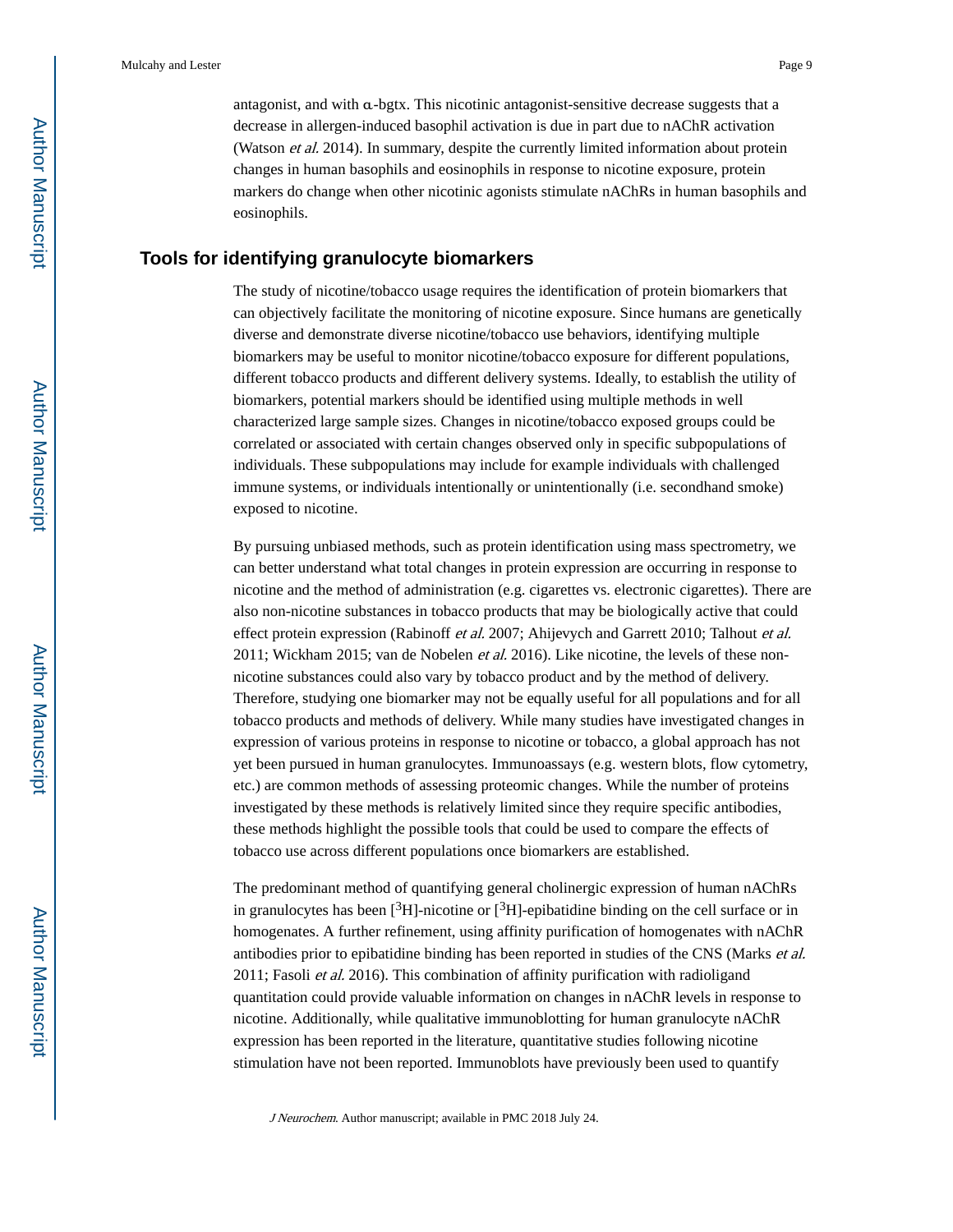changes in nAChR subunit expression in other models such as the mammalian CNS and would provide valuable information about how nAChR subunits and other proteins are affected by chronic nicotine in granulocytes (Parker et al. 2004; Hussmann et al. 2014; Alsharari et al. 2015; Fasoli et al. 2016; Pistillo et al. 2016).

Several studies have demonstrated the capability of mass spectrometry to identify general protein changes in response to chronic nicotine in a variety of neuronal and, non-neuronal tissues of both mice and humans (Nordman *et al.* 2014; Paulo *et al.* 2015; McClure-Begley et al. 2016). The unique strength of mass spectrometry is the unbiased ability to identify novel changes in protein expression in various populations.

Value may be added by the investigation of biomarkers in basophils, eosinophils, and neutrophils in addition to total granulocytes. Affinity purification for one or more of the available basophil, eosinophil, and neutrophil selection markers, coupled with immunoblotting or mass spectrometry, could result in the identification of important biomarkers that may be overlooked in total granulocyte preparations.

#### **Summary and future**

Proteins that are upregulated or downregulated in response to nicotine may be useful as markers of nicotine/tobacco exposure. Granulocytes offer several advantages as potential models in which to identify protein markers. They are abundant in peripheral blood, obtainable from reasonable blood draw volumes, and endogenously express nAChRs. The expression of nAChRs may serve as protein markers of nicotine usage since they have been shown to upregulate in response to nicotine exposure. Nicotinic receptors and nicotinic receptor subunits therefore are of interest as protein markers of nicotine use. Epibatidine and nicotine binding increase in granulocytes of smokers versus non-smokers, suggesting nAChRs that contain α3, α4, and/or β2 subunits increase in smokers. Non-nAChR peripheral protein markers in human granulocytes may also prove to be useful nicotine exposure markers. The reported variation in the effects of nicotine exposure on expression of several of these potential protein markers highlights the necessity for further investigation using consistent models of nicotine exposure. Ideally, to reflect the true clinical effect of nicotine and cigarette smoke, comparisons of protein markers should be made in granulocytes isolated from smokers versus non-smokers.

It is also possible that nAChRs have functions independent of their role as ion channels. These additional functions may be stimulated naturally by acetylcholine, or pathologically by chronic exposure to nicotine. This possibility highlights the potential involvement of proteins physically interacting with nAChRs (Iho et al. 2003; Cloez-Tayarani and Changeux 2007; Paulo et al. 2009; Lester et al. 2012; Nordman and Kabbani 2012; Nordman et al. 2014). Identification of non-nAChR protein expression changes using mass spectrometry, either by querying total proteomic changes in response to chronic nicotine or specifically focusing on proteins interacting with nAChRs, may lead to the identification of protein markers in smokers and non-smokers. Mass spectrometry has already been used to investigate nAChR involvement in immune function in a recent investigation of CD4+ T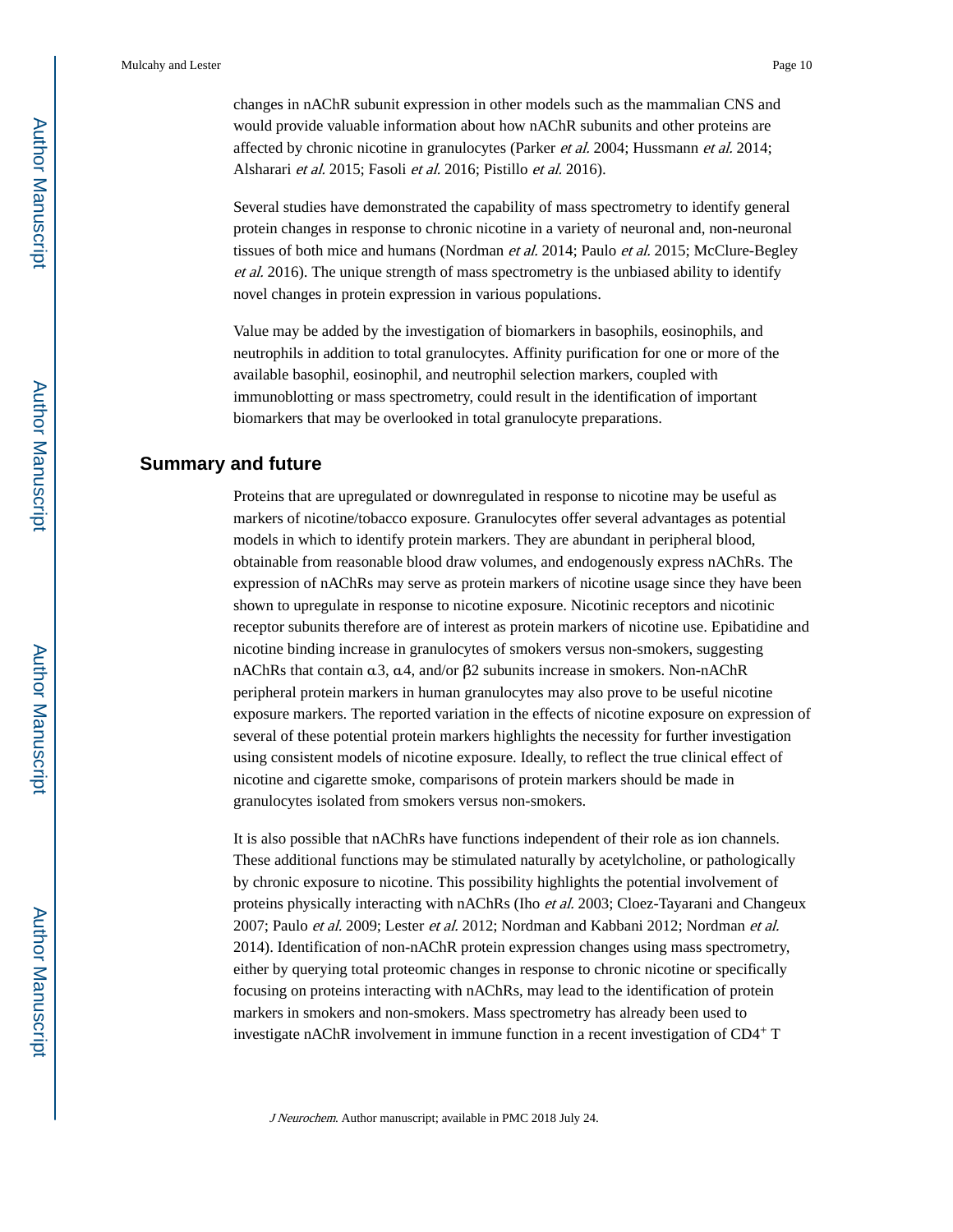lymphocytes (Nordman et al. 2014). Applied to granulocytes, this approach could become a powerful tool to identify cohorts of protein markers following nicotine use.

The identification of additional protein markers unique to different populations of nicotine users may yield therapeutically beneficial information. Some of the human studies reviewed here incorporate an assessment of nicotine dependence or addiction, such as the Fagerström test for nicotine dependence (Heatherton *et al.* 1991). Additional studies evaluating changes in protein expression may allow for correlation between protein markers and assessments of dependence/addiction.

Nicotine usage, commonly through cigarette smoking, is an important medical and public health issue. The landscape of nicotine delivery products is changing and tools to evaluate, to identify potentially harmful effects and to regulate these new products are required. In addition to changes in the expression of intact nAChRs and nAChR subunits, several nonnAChR proteins have been shown to have altered protein expression in granulocytes of smokers compared with non-smokers. These points highlight granulocytes as an ideal model for the identification and use of peripheral protein markers of nicotine usage. Additional study of granulocytes may enable the identification of reliable protein markers that can contribute to the understanding of the effects of chronic nicotine usage in humans.

#### **Acknowledgments**

This work was funded by National Institutes of Health (DA036061).

#### **Abbreviations used**

|                  | 5-oxo-ETE 5-oxo-eicosatetraenoic acid                                              |
|------------------|------------------------------------------------------------------------------------|
| <b>ACh</b>       | acetylcholine                                                                      |
| <b>ASM-024</b>   | di-ethyl-phenylhomopiperazinium                                                    |
| CD62L            | L-selectin                                                                         |
| <b>DMPP</b>      | dimethylphenylpiperazinium                                                         |
| $IL-8$           | interleukin 8                                                                      |
| IkBa             | nuclear factor $\kappa$ -light-chain-enhancer of activated B cells inhibitor alpha |
| $I\kappa B\beta$ | nuclear factor $\kappa$ -light-chain-enhancer of activated B cells inhibitor beta  |
| LFA-1            | lymphocyte function associated antigen 1                                           |
| $MAC-1$          | macrophage-1 antigen                                                               |
| MMP-9            | matrix metallopeptidase 9                                                          |
| <b>MPO</b>       | myeloperoxidase                                                                    |
| nAChR            | nicotinic acetylcholine receptor                                                   |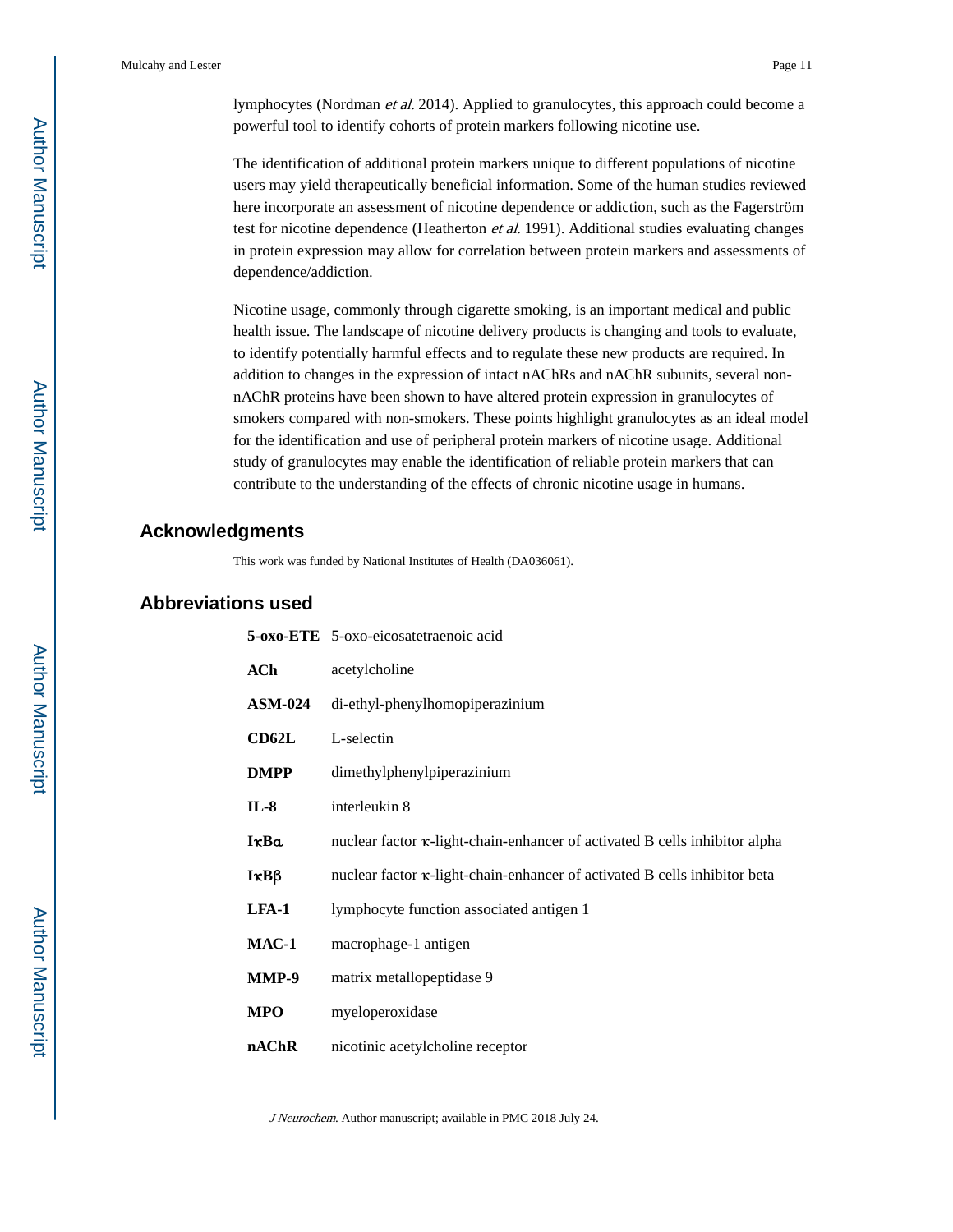| $N$ $F$ $\kappa$ $B$ | nuclear factor $\kappa$ -light-chain-enhancer of activated B cells |
|----------------------|--------------------------------------------------------------------|
| <b>PMNs</b>          | polymorphonuclear leukocytes                                       |
| a-bgtx               | a-bungarotoxin                                                     |

#### **References**

- Ahijevych K, Garrett BE. The role of menthol in cigarettes as a reinforcer of smoking behavior. Nicotine Tob Res. 2010; 12(Suppl 2):S110–S116. [PubMed: 21177367]
- Albuquerque EX, Pereira EF, Alkondon M, Rogers SW. Mammalian nicotinic acetylcholine receptors: from structure to function. Physiol Rev. 2009; 89:73–120. [PubMed: 19126755]
- Alsharari SD, King JR, Nordman JC, Muldoon PP, Jackson A, Zhu AZ, Tyndale RF, Kabbani N, Damaj MI. Effects of menthol on nicotine pharmacokinetic, pharmacology and dependence in mice. PLoS ONE. 2015; 10:e0137070. [PubMed: 26355604]
- Armstrong LW, Rom WN, Martiniuk FT, Hart D, Jagirdar J, Galdston M. Nicotine enhances expression of the neutrophil elastase gene and protein in a human myeloblast/promyelocyte cell line. Am J Respir Crit Care Med. 1996; 154:1520–1524. [PubMed: 8912774]
- Benfante R, Antonini RA, De Pizzol M, Gotti C, Clementi F, Locati M, Fornasari D. Expression of the α7 nAChR subunit duplicate form (CHRFAM7A) is down-regulated in the monocytic cell line THP-1 on treatment with LPS. J Neuroimmunol. 2011; 230:74–84. [PubMed: 20926142]
- Benhammou K, Lee M, Strook M, Sullivan B, Logel J, Raschen K, Gotti C, Leonard S. [<sup>3</sup>H]Nicotine binding in peripheral blood cells of smokers is correlated with the number of cigarettes smoked per day. Neuropharmacology. 2000; 39:2818–2829. [PubMed: 11044752]
- Blanchet MR, Langlois A, Israel-Assayag E, Beaulieu MJ, Ferland C, Laviolette M, Cormier Y. Modulation of eosinophil activation in vitro by a nicotinic receptor agonist. J Leukoc Biol. 2007; 81:1245–1251. [PubMed: 17289799]
- Boxio R, Bossenmeyer-Pourie C, Steinckwich N, Dournon C, Nusse O. Mouse bone marrow contains large numbers of functionally competent neutrophils. J Leukoc Biol. 2004; 75:604–611. [PubMed: 14694182]
- Breese CR, Marks MJ, Logel J, Adams CE, Sullivan B, Collins AC, Leonard S. Effect of smoking history on [<sup>3</sup>H] nicotine binding in human postmortem brain. J Pharmacol Exp Ther. 1997; 282:7– 13. [PubMed: 9223534]
- Brody AL, Mukhin AG, La Charite J, et al. Up-regulation of nicotinic acetylcholine receptors in menthol cigarette smokers. Int J Neuropsychopharmacol. 2013; 16:957–966. [PubMed: 23171716]
- Cabanis A, Gressier B, Lebegue S, Brunet C, Dine T, Luyckx M, Cazin M, Cazin JC. A rapid density gradient technique for separating polymorphonuclear granulocytes. APMIS. 1994; 102:119–121. [PubMed: 8167007]
- Chang E, Forsberg EC, Wu J, Bingyin W, Prohaska SS, Allsopp R, Weissman IL, Cooke JP. Cholinergic activation of hematopoietic stem cells: role in tobacco-related disease? Vasc Med. 2010; 15:375–385. [PubMed: 20926497]
- Cloez-Tayarani I, Changeux JP. Nicotine and serotonin in immune regulation and inflammatory processes: a perspective. J Leukoc Biol. 2007; 81:599–606. [PubMed: 17108054]
- Coquery CM, Loo W, Buszko M, Lannigan J, Erickson LD. Optimized protocol for the isolation of spleen-resident murine neutrophils. Cytometry A. 2012; 81:806–814. [PubMed: 22760952]
- Cormier A, Paas Y, Zini R, Tillement JP, Lagrue G, Changeux JP, Grailhe R. Long-term exposure to nicotine modulates the level and activity of acetylcholine receptors in white blood cells of smokers and model mice. Mol Pharmacol. 2004; 66:1712–1718. [PubMed: 15383622]
- Costantini TW, Dang X, Coimbra R, Eliceiri BP, Baird A. CHRFAM7A, a human-specific and partially duplicated α7-nicotinic acetylcholine receptor gene with the potential to specify a humanspecific inflammatory response to injury. J Leukoc Biol. 2015a; 97:247–257. [PubMed: 25473097]
- Costantini TW, Dang X, Yurchyshyna MV, Coimbra R, Eliceiri BP, Baird A. A human-specific α7 nicotinic acetylcholine receptor gene in human leukocytes: identification, regulation and the consequences of CHRFAM7A expression. Mol Med. 2015b; 21:323–336. [PubMed: 25860877]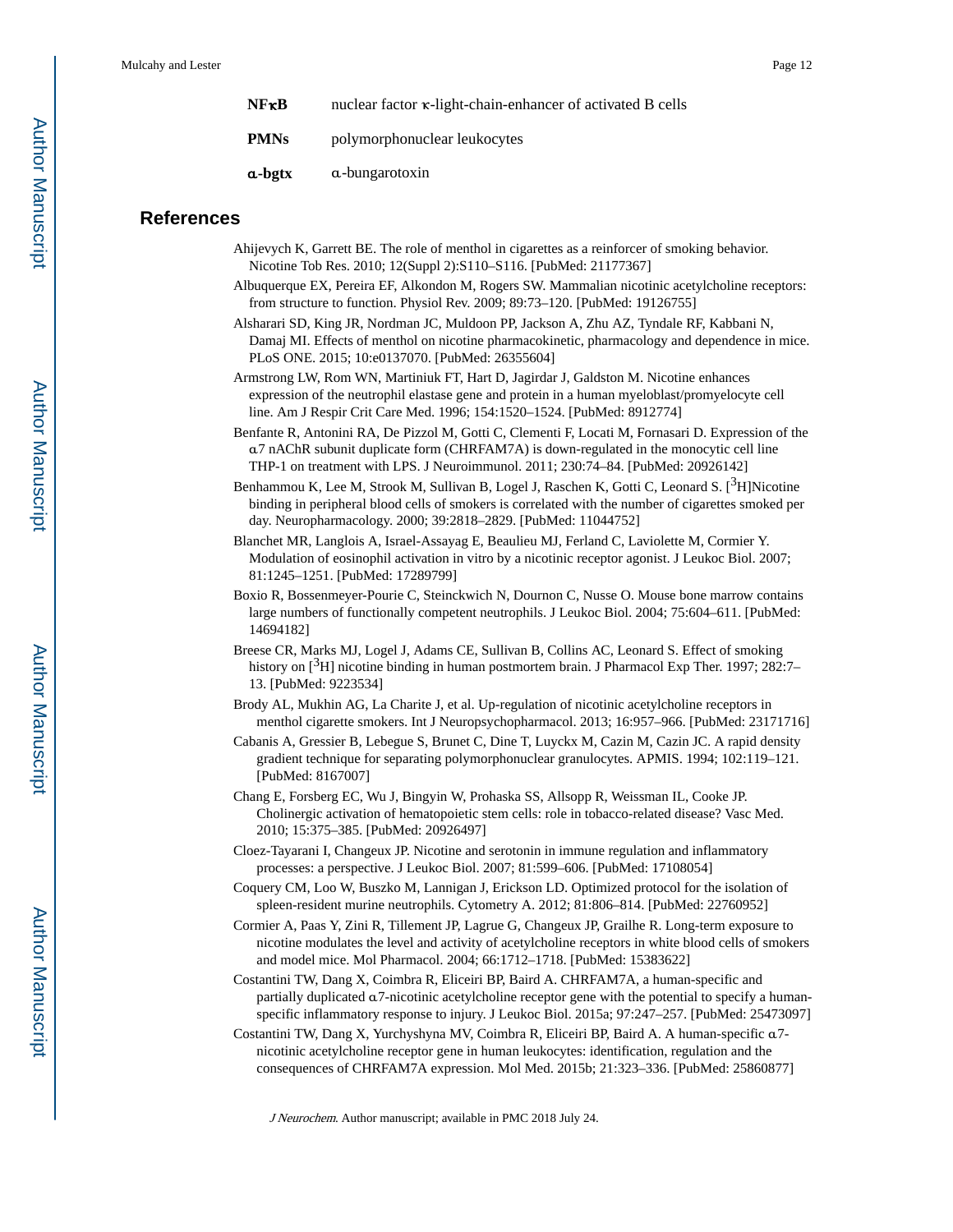- Devi S, Laning J, Luo Y, Dorf ME. Biologic activities of the β-chemokine TCA3 on neutrophils and macrophages. J Immunol. 1995; 154:5376–5383. [PubMed: 7730638]
- van Eeden SF, Hogg JC. The response of human bone marrow to chronic cigarette smoking. Eur Respir J. 2000; 15:915–921. [PubMed: 10853859]
- Fasoli F, Moretti M, Zoli M, Pistillo F, Crespi A, Clementi F, Mc Clure-Begley T, Marks MJ, Gotti C. In vivo chronic nicotine exposure differentially and reversibly affects upregulation and stoichiometry of α4β2 nicotinic receptors in cortex and thalamus. Neuropharmacology. 2016; 108:324–331. [PubMed: 27157710]
- Fujii T, Kawashima K. An independent non-neuronal cholinergic system in lymphocytes. Jpn J Pharmacol. 2001; 85:11–15. [PubMed: 11243565]
- Fujii T, Takada-Takatori Y, Kawashima K. Basic and clinical aspects of non-neuronal acetylcholine: expression of an independent, non-neuronal cholinergic system in lymphocytes and its clinical significance in immunotherapy. J Pharmacol Sci. 2008; 106:186–192. [PubMed: 18285654]
- Geering B, Stoeckle C, Conus S, Simon HU. Living and dying for inflammation: neutrophils, eosinophils, basophils. Trends Immunol. 2013; 34:398–409. [PubMed: 23665135]
- Grzela K, Litwiniuk M, Zagorska W, Grzela T. Airway remodeling in chronic obstructive pulmonary disease and asthma: the role of matrix metalloproteinase-9. Archivum immunologiae et therapiae experimentalis. 2016; 64:47–55.
- Heatherton TF, Kozlowski LT, Frecker RC, Fagerstrom KO. The Fagerstrom test for nicotine dependence: a revision of the Fagerstrom Tolerance Questionnaire. Br J Addict. 1991; 86:1119– 1127. [PubMed: 1932883]
- Henderson BJ, Lester HA. Inside-out neuropharmacology of nicotinic drugs. Neuropharmacology. 2015; 96:178–193. [PubMed: 25660637]
- Hoss W, Lin JP, Matchett S, Davies BD. Characterization of noncholinergic nicotine receptors on human granulocytes. Biochem Pharmacol. 1986; 35:2367–2372. [PubMed: 3729993]
- Hussmann GP, DeDominicis KE, Turner JR, et al. Chronic sazetidine-A maintains anxiolytic effects and slower weight gain following chronic nicotine without maintaining increased density of nicotinic receptors in rodent brain. J Neurochem. 2014; 129:721–731. [PubMed: 24422997]
- Iho S, Tanaka Y, Takauji R, et al. Nicotine induces human neutrophils to produce IL-8 through the generation of peroxynitrite and subsequent activation of NF-κB. J Leukoc Biol. 2003; 74:942–951. [PubMed: 12960242]
- Kageyama-Yahara N, Suehiro Y, Yamamoto T, Kadowaki M. IgE-induced degranulation of mucosal mast cells is negatively regulated via nicotinic acetylcholine receptors. Biochem Biophys Res Commun. 2008; 377:321–325. [PubMed: 18848921]
- Kawashima K, Fujii T, Moriwaki Y, Misawa H. Critical roles of acetylcholine and the muscarinic and nicotinic acetylcholine receptors in the regulation of immune function. Life Sci. 2012; 91:1027– 1032. [PubMed: 22659391]
- Kindt F, Wiegand S, Niemeier V, et al. Reduced expression of nicotinic α subunits 3, 7, 9 and 10 in lesional and nonlesional atopic dermatitis skin but enhanced expression of α subunits 3 and 5 in mast cells. Br J Dermatol. 2008; 159:847–857. [PubMed: 18671783]
- Kolaczkowska E, Kubes P. Neutrophil recruitment and function in health and inflammation. Nat Rev Immunol. 2013; 13:159–175. [PubMed: 23435331]
- Lebargy F, Benhammou K, Morin D, Zini R, Urien S, Bree F, Bignon J, Branellec A, Lagrue G. Tobacco smoking induces expression of very-high-affinity nicotine binding sites on blood polymorphonuclear cells. Am J Respir Crit Care Med. 1996; 153:1056–1063. [PubMed: 8630545]
- Lester HA, Miwa JM, Srinivasan R. Psychiatric drugs bind to classical targets within early exocytotic pathways: therapeutic effects. Biol Psychiatry. 2012; 72:907–915. [PubMed: 22771239]
- de Lucas-Cerrillo AM, Maldifassi MC, Arnalich F, et al. Function of partially duplicated human α7 nicotinic receptor subunit CHRFAM7A gene: potential implications for the cholinergic antiinflammatory response. J Biol Chem. 2011; 286:594–606. [PubMed: 21047781]
- Marks MJ, Collins CA. Characterization of nicotinic binding in mouse brain and comparison with binding of α-bungarotoxin and quinuclidinyl benzilate. Mol Pharmacol. 1982; 22:554–564. [PubMed: 7155123]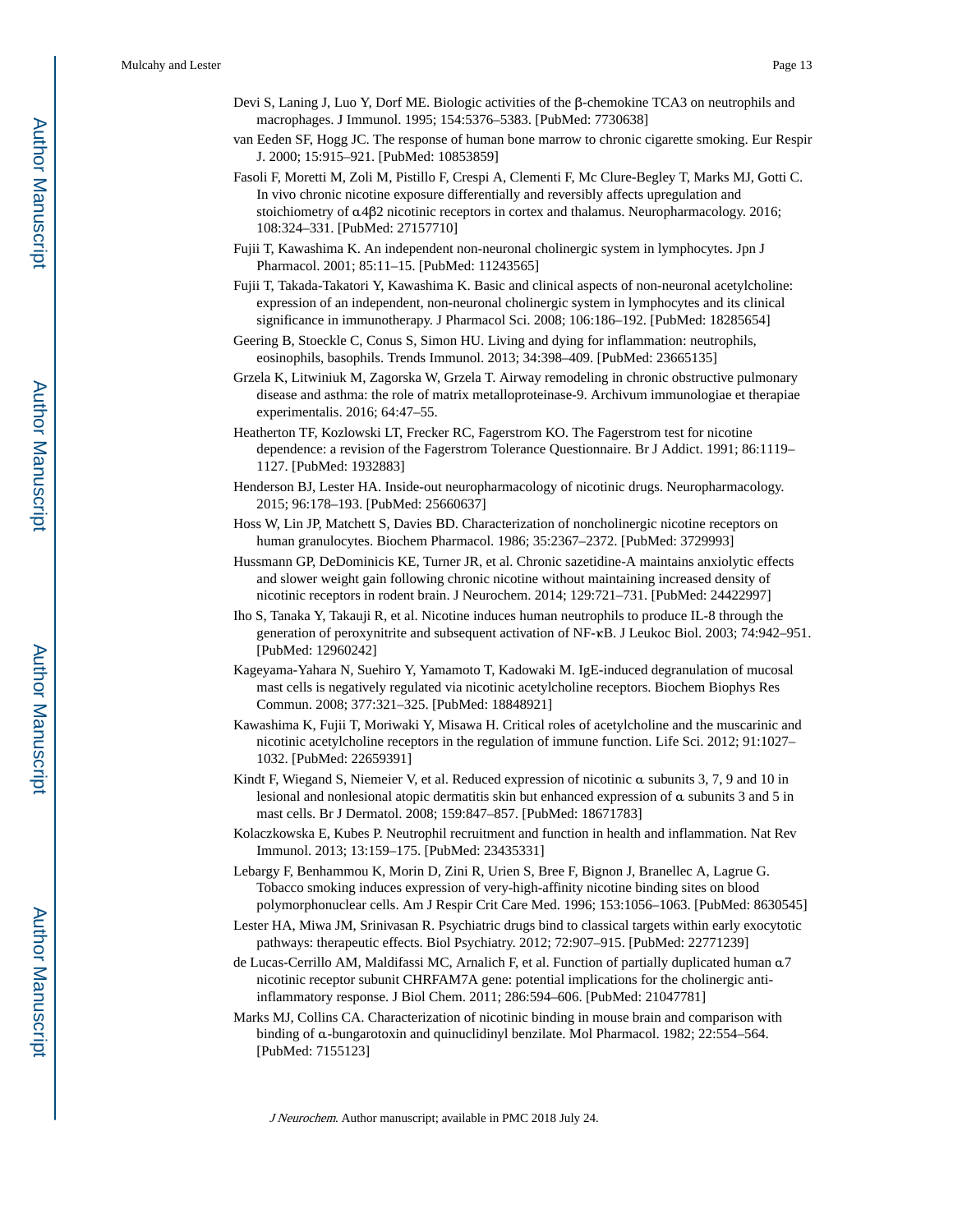- Marks MJ, Stitzel JA, Collins AC. Time course study of the effects of chronic nicotine infusion on drug response and brain receptors. J Pharmacol Exp Ther. 1985; 235:619–628. [PubMed: 4078726]
- Marks MJ, Stitzel JA, Grady SR, Picciotto MR, Changeux JP, Collins AC. Nicotinic-agonist stimulated  $86Rb+eff$ lux and [<sup>3</sup>H]epibatidine binding of mice differing in β2 genotype. Neuropharmacology. 2000; 39:2632–2645. [PubMed: 11044733]
- Marks MJ, McClure-Begley TD, Whiteaker P, Salminen O, Brown RW, Cooper J, Collins AC, Lindstrom JM. Increased nicotinic acetylcholine receptor protein underlies chronic nicotineinduced up-regulation of nicotinic agonist binding sites in mouse brain. J Pharmacol Exp Ther. 2011; 337:187–200. [PubMed: 21228066]
- Martelli D, McKinley MJ, McAllen RM. The cholinergic anti-inflammatory pathway: a critical review. Auton Neurosci. 2014; 182:65–69. [PubMed: 24411268]
- McClure-Begley TD, Esterlis I, Stone KL, Lam TT, Grady SR, Colangelo CM, Lindstrom JM, Marks MJ, Picciotto MR. Evaluation of the nicotinic acetylcholine receptor-associated proteome at baseline and following nicotine exposure in human and mouse cortex. eNeuro. 2016:3.
- Millar NS, Gotti C. Diversity of vertebrate nicotinic acetylcholine receptors. Neuropharmacology. 2009; 56:237–246. [PubMed: 18723036]
- van de Nobelen S, Kienhuis AS, Talhout R. An inventory of methods for the assessment of additive increased addictiveness of tobacco products. Nicotine Tob Res. 2016; 18:1546–1555. [PubMed: 26817491]
- Nordman JC, Kabbani N. An interaction between α7 nicotinic receptors and a G-protein pathway complex regulates neurite growth in neural cells. J Cell Sci. 2012; 125:5502–5513. [PubMed: 22956546]
- Nordman JC, Muldoon P, Clark S, Damaj MI, Kabbani N. The α4 nicotinic receptor promotes CD4 + T-cell proliferation and a helper T-cell immune response. Mol Pharmacol. 2014; 85:50–61. [PubMed: 24107512]
- Olofsson PS, Rosas-Ballina M, Levine YA, Tracey KJ. Rethinking inflammation: neural circuits in the regulation of immunity. Immunol Rev. 2012; 248:188–204. [PubMed: 22725962]
- Palmer RM, Wilson RF, Hasan AS, Scott DA. Mechanisms of action of environmental factors–tobacco smoking. J Clin Periodontol. 2005; 32(Suppl 6):180–195. [PubMed: 16128837]
- Parker SL, Fu Y, McAllen K, Luo J, McIntosh JM, Lindstrom JM, Sharp BM. Up-regulation of brain nicotinic acetylcholine receptors in the rat during long-term self-administration of nicotine: disproportionate increase of the α6 subunit. Mol Pharmacol. 2004; 65:611–622. [PubMed: 14978239]
- Paulo JA, Brucker WJ, Hawrot E. Proteomic analysis of an α7 nicotinic acetylcholine receptor interactome. J Proteome Res. 2009; 8:1849–1858. [PubMed: 19714875]
- Paulo JA, Gaun A, Gygi SP. Global analysis of protein expression and phosphorylation levels in nicotine-treated pancreatic stellate cells. J Proteome Res. 2015; 14:4246–4256. [PubMed: 26265067]
- Peng X, Gerzanich V, Anand R, Wang F, Lindstrom J. Chronic nicotine treatment up-regulates α3 and α7 acetylcholine receptor subtypes expressed by the human neuroblastoma cell line SH-SY5Y. Mol Pharmacol. 1997; 51:776–784. [PubMed: 9145915]
- Perry DC, Davila-Garcia MI, Stockmeier CA, Kellar KJ. Increased nicotinic receptors in brains from smokers: membrane binding and autoradiography studies. J Pharmacol Exp Ther. 1999; 289:1545– 1552. [PubMed: 10336551]
- Pistillo F, Fasoli F, Moretti M, McClure-Begley T, Zoli M, Marks MJ, Gotti C. Chronic nicotine and withdrawal affect glutamatergic but not nicotinic receptor expression in the mesocorticolimbic pathway in a region-specific manner. Pharmacol Res. 2016; 103:167–176. [PubMed: 26631628]
- Rabinoff M, Caskey N, Rissling A, Park C. Pharmacological and chemical effects of cigarette additives. Am J Public Health. 2007; 97:1981–1991. [PubMed: 17666709]
- RodakBF, , CarrJH. Clinical Hematology AtlasElsevier; 3251 Riverport Lane, St. Louis, Missouri 63043: 2016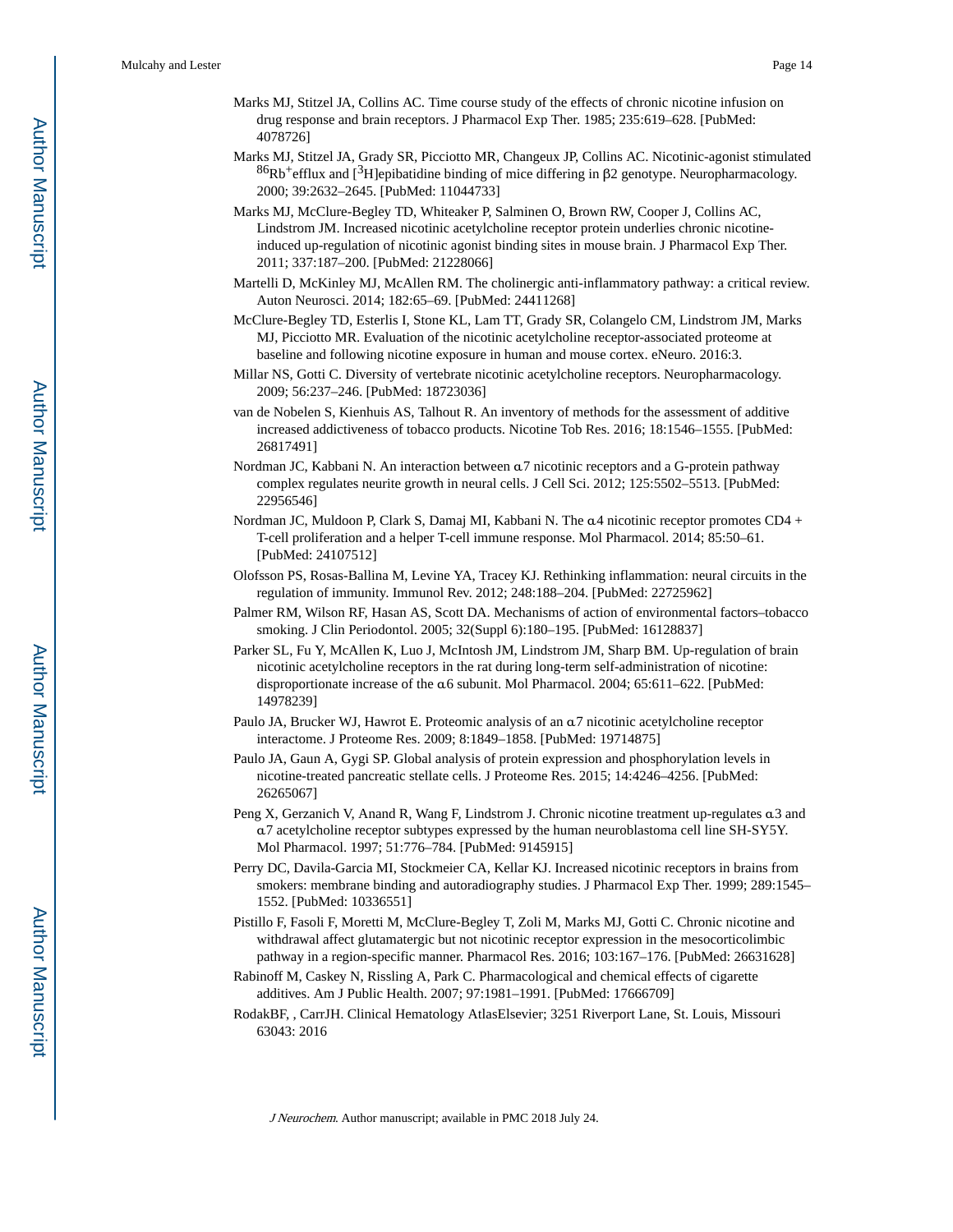- Ryder MI, Fujitaki R, Lebus S, Mahboub M, Faia B, Muhaimin D, Hamada M, Hyun W. Alterations of neutrophil L-selectin and CD18 expression by tobacco smoke: implications for periodontal diseases. J Periodontal Res. 1998; 33:359–368. [PubMed: 9777587]
- Safronova VG, Vulfius CA, Shelukhina IV, et al. Nicotinic receptor involvement in regulation of functions of mouse neutrophils from inflammatory site. Immunobiology. 2016; 221:761–772. [PubMed: 26965141]
- Schwartz RD, Kellar KJ. In vivo regulation of  $[3H]$  acetylcholine recognition sites in brain by nicotinic cholinergic drugs. J Neurochem. 1985; 45:427–433. [PubMed: 4009168]
- Serobyan N, Jagannathan S, Orlovskaya I, Schraufstatter I, Skok M, Loring J, Khaldoyanidi S. The cholinergic system is involved in regulation of the development of the hematopoietic system. Life Sci. 2007; 80:2352–2360. [PubMed: 17512954]
- Sieburg HB, Rezner BD, Muller-Sieburg CE. Predicting clonal self-renewal and extinction of hematopoietic stem cells. Proc Natl Acad Sci USA. 2011; 108:4370–4375. [PubMed: 21368169]
- Simon SI, Kim MH. A day (or 5) in a neutrophil's life. Blood. 2010; 116:511–512. [PubMed: 20671133]
- Sinkus ML, Graw S, Freedman R, Ross RG, Lester HA, Leonard S. The human CHRNA7 and CHRFAM7A genes: a review of the genetics, regulation, and function. Neuropharmacology. 2015; 96:274–288. [PubMed: 25701707]
- Sorensen LT, Nielsen HB, Kharazmi A, Gottrup F. Effect of smoking and abstention on oxidative burst and reactivity of neutrophils and monocytes. Surgery. 2004; 136:1047–1053. [PubMed: 15523399]
- Speer P, Zhang Y, Gu Y, Lucas MJ, Wang Y. Effects of nicotine on intercellular adhesion molecule expression in endothelial cells and integrin expression in neutrophils in vitro. Am J Obstet Gynecol. 2002; 186:551–556. [PubMed: 11904622]
- Staley JK, Krishnan-Sarin S, Cosgrove KP, et al. Human tobacco smokers in early abstinence have higher levels of β2\* nicotinic acetylcholine receptors than nonsmokers. J Neurosci. 2006; 26:8707–8714. [PubMed: 16928859]
- Summers C, Rankin SM, Condliffe AM, Singh N, Peters AM, Chilvers ER. Neutrophil kinetics in health and disease. Trends Immunol. 2010; 31:318–324. [PubMed: 20620114]
- Swamydas M, Luo Y, Dorf ME, Lionakis MS. Isolation of mouse neutrophils. Curr Protoc Immunol. 2015; 110:3 20.21–23.20.15. [PubMed: 26237011]
- Tak T, Tesselaar K, Pillay J, Borghans JA, Koenderman L. What's your age again? Determination of human neutrophil half-lives revisited. J Leukoc Biol. 2013; 94:595–601. [PubMed: 23625199]
- Talhout R, Schulz T, Florek E, van Benthem J, Wester P, Opperhuizen A. Hazardous compounds in tobacco smoke. Int J Environ Res Public Health. 2011; 8:613–628. [PubMed: 21556207]
- Tanaka S, Sakai A, Tanaka M, Otomo H, Okimoto N, Sakata T, Nakamura T. Skeletal unloading alleviates the anabolic action of intermittent  $PTH(1–34)$  in mouse tibia in association with inhibition of PTH-induced increase in c-fos mRNA in bone marrow cells. J Bone Miner Res. 2004; 19:1813–1820. [PubMed: 15476581]
- Villiger Y, Szanto I, Jaconi S, Blanchet C, Buisson B, Krause KH, Bertrand D, Romand JA. Expression of an α7 duplicate nicotinic acetylcholine receptor-related protein in human leukocytes. J Neuroimmunol. 2002; 126:86–98. [PubMed: 12020960]
- Vukelic M, Qing X, Redecha P, Koo G, Salmon JE. Cholinergic receptors modulate immune complexinduced inflammation in vitro and in vivo. J Immunol. 2013; 191:1800–1807. [PubMed: 23851693]
- Watson BM, Oliveria JP, Nusca GM, et al. Inhibition of allergen-induced basophil activation by ASM-024, a nicotinic receptor ligand. Int Arch Allergy Immunol. 2014; 165:255–264. [PubMed: 25660404]
- Whiteaker P, Jimenez M, McIntosh JM, Collins AC, Marks MJ. Identification of a novel nicotinic binding site in mouse brain using [<sup>125</sup>I]-epibatidine. Br J Pharmacol. 2000; 131:729-739. [PubMed: 11030722]
- Wickham RJ. How menthol alters tobacco-smoking behavior: a biological perspective. Yale J Biol Med. 2015; 88:279–287. [PubMed: 26339211]
- Williams TW, Lyons JM, Braude AI. In vitro lysis of target cells by rat polymorphonuclear leukocytes isolated from acute pyelonephritic exudates. J Immunol. 1977; 119:671–674. [PubMed: 886190]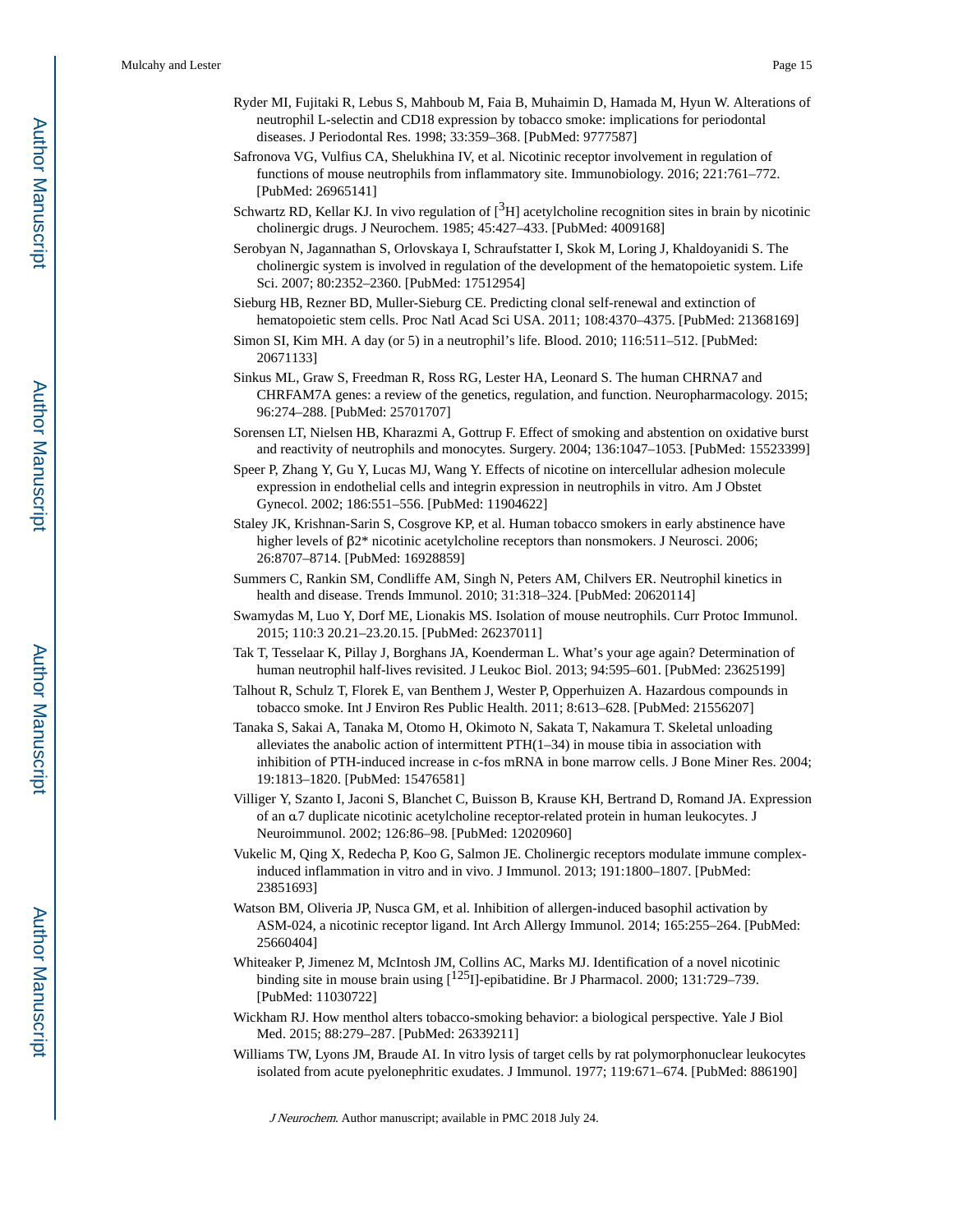- Xu M, Scott JE, Liu KZ, Bishop HR, Renaud DE, Palmer RM, Soussi-Gounni A, Scott DA. The influence of nicotine on granulocytic differentiation - inhibition of the oxidative burst and bacterial killing and increased matrix metalloproteinase-9 release. BMC Cell Biol. 2008; 9:19. [PubMed: 18412948]
- Yamamoto T, Kodama T, Lee J, Utsunomiya N, Hayashi S, Sakamoto H, Kuramoto H, Kadowaki M. Anti-allergic role of cholinergic neuronal pathway via α7 nicotinic ACh receptors on mucosal mast cells in a murine food allergy model. PLoS ONE. 2014; 9:e85888. [PubMed: 24454942]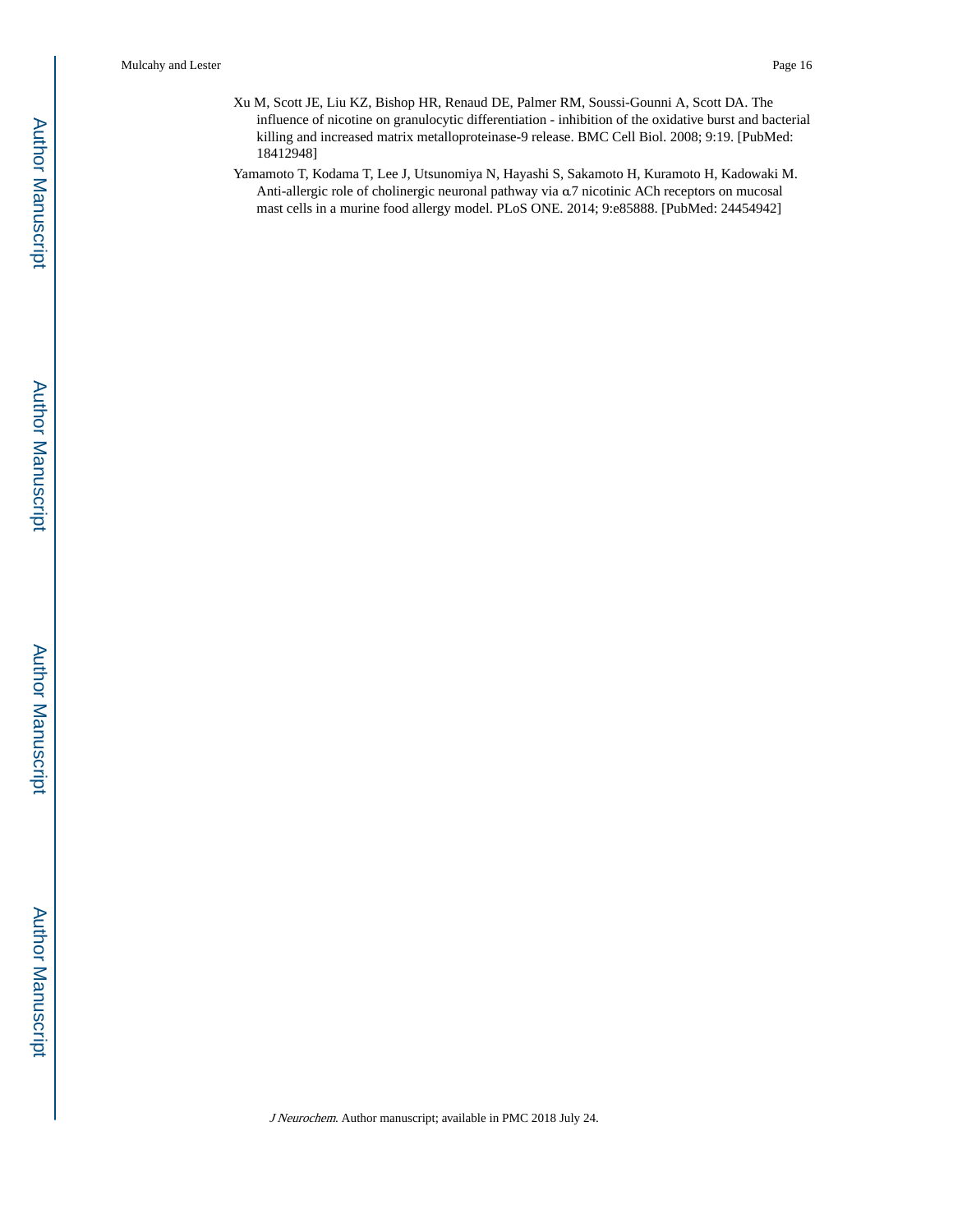# **Table 1**

Expression of nAChRs in human and murine granulocytes Expression of nAChRs in human and murine granulocytes

| Granulocyte preparation Species mRNA transcripts Protein |   |                    |                                                        | Receptor                                                                        | Reference             |
|----------------------------------------------------------|---|--------------------|--------------------------------------------------------|---------------------------------------------------------------------------------|-----------------------|
| Basophil                                                 |   | 5<br>N             |                                                        | $a1/a3/a5$ , $a4$ , $a7$ $a1/a3/a5$ *, $a4$ *, $a7$ * Watson <i>et al.</i> 2014 |                       |
| Eosinophil                                               |   | $a3$ , $a4$ , $a7$ | $a3$ , $a4$ , $a7$                                     | $\vec{z}$                                                                       | Blanchet et al. 2007  |
| Total granulocyte                                        |   | $\vec{z}$          | $a3, a4, a7, \beta2, \beta4$ Nic, $a3\beta4, a4\beta2$ |                                                                                 | Benhammou et al. 2000 |
| Total granulocyte                                        |   | $\vec{z}$          |                                                        | EB, a-bgtx                                                                      | Cormier et al. 2004   |
| Total granulocyte                                        |   | $\vec{z}$          |                                                        | ż                                                                               | Hoss et al. 1986      |
| Total granulocyte                                        |   | $\vec{z}$          |                                                        | $a3\beta2$                                                                      | Tho et al. 2003       |
| Total granulocyte                                        |   | $\vec{z}$          | 2i                                                     | Χiρ                                                                             | Lebargy et al. 1996   |
| Total granulocyte                                        |   | a7                 | G                                                      | i<br>Z                                                                          | Villiger et al. 2002  |
| Total granulocyte                                        | ⋝ | $a2-7, a9, B2-4$   | ż                                                      | α3β2, α3α6β2, α-bgtx Safronova et al. 2016                                      |                       |

H, Human; M, Murine; N.I., Not investigated. H, Human; M, Murine; N.I., Not investigat Confirmation of nAChR transcripts (mRNA), subunits (protein), and/or assembled receptors distinguished by granulocyte type and species. Granulocyte preparation indicates whether total granulocytes<br>were isolated or if basop Confirmation of nAChR transcripts (mRNA), subunits (protein), and/or assembled receptors distinguished by granulocyte type and species. Granulocyte preparation indicates whether total granulocytes were isolated or if basophils and eosinophils were investigated specifically. Studies using binding of ligands nicotine (Nic), epibatidine (EB), or α-bungarotoxin (α-bgtx) are noted.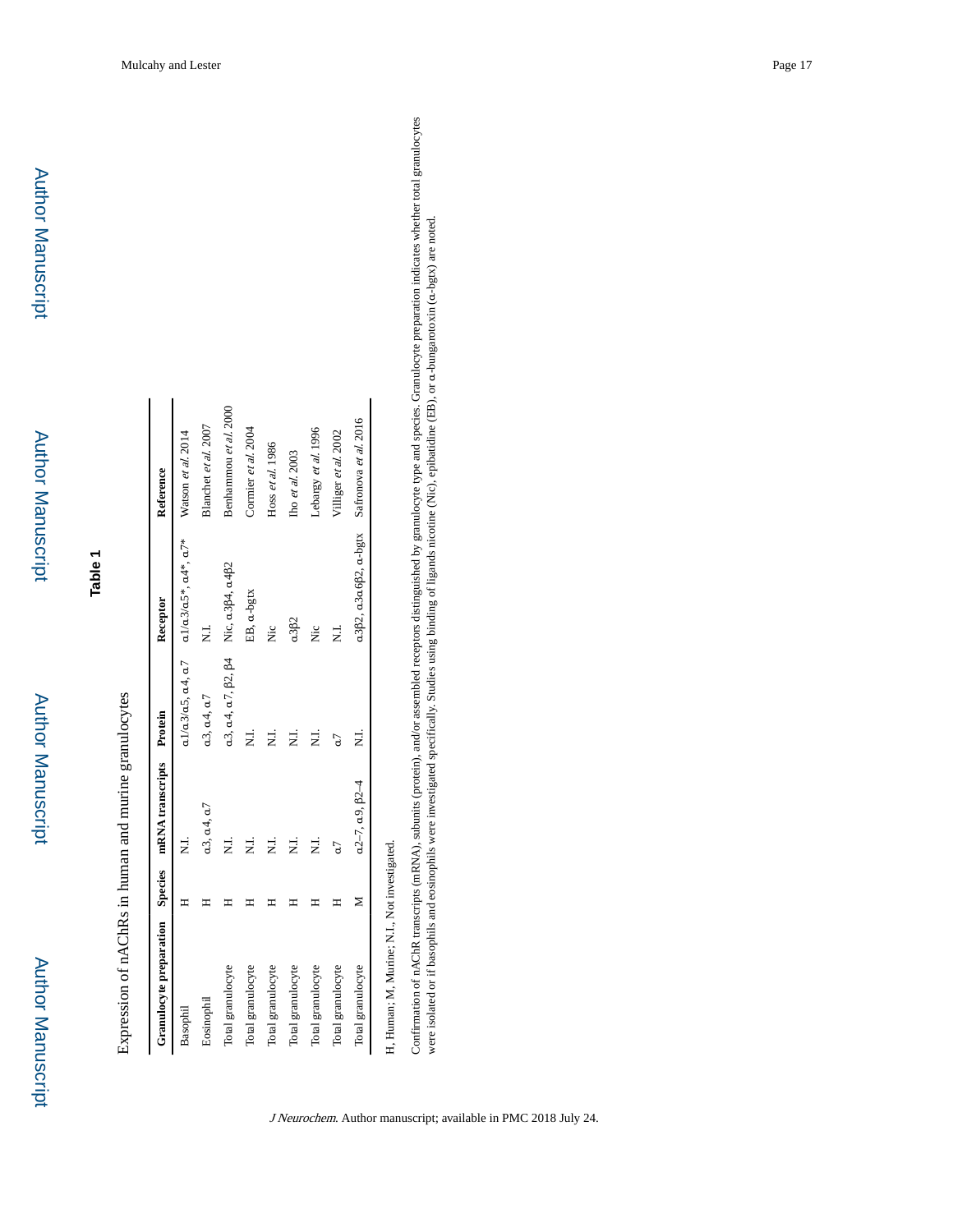#### **Table 2**

Changes in nicotinic ligand binding in granulocytes of smokers compared to non-smokers

|          |          | $[{}^{3}H]$ -Nicotine $[{}^{3}H]$ -Epibatidine $[{}^{125}I]$ -a-bungarotoxin | Reference                                                |
|----------|----------|------------------------------------------------------------------------------|----------------------------------------------------------|
| Increase |          |                                                                              | Lebargy <i>et al.</i> 1996, Benhammou <i>et al.</i> 2000 |
|          | Increase | (N.S.)                                                                       | Cormier <i>et al.</i> 2004                               |

N.S., not significant.

Effects of smoking on nicotine, epibatidine, and α-bgtx binding. Nicotine and epibatidine primarily bind to α3\*, α4\*, β2\*, and β4\* nAChRs while α-bgtx binds to α7-nAChRs selectively. Comparing granulocytes of smokers to non-smokers, increases in binding were observed for both nicotine and epibatidine, but no increase in binding was observed for α-bgtx.